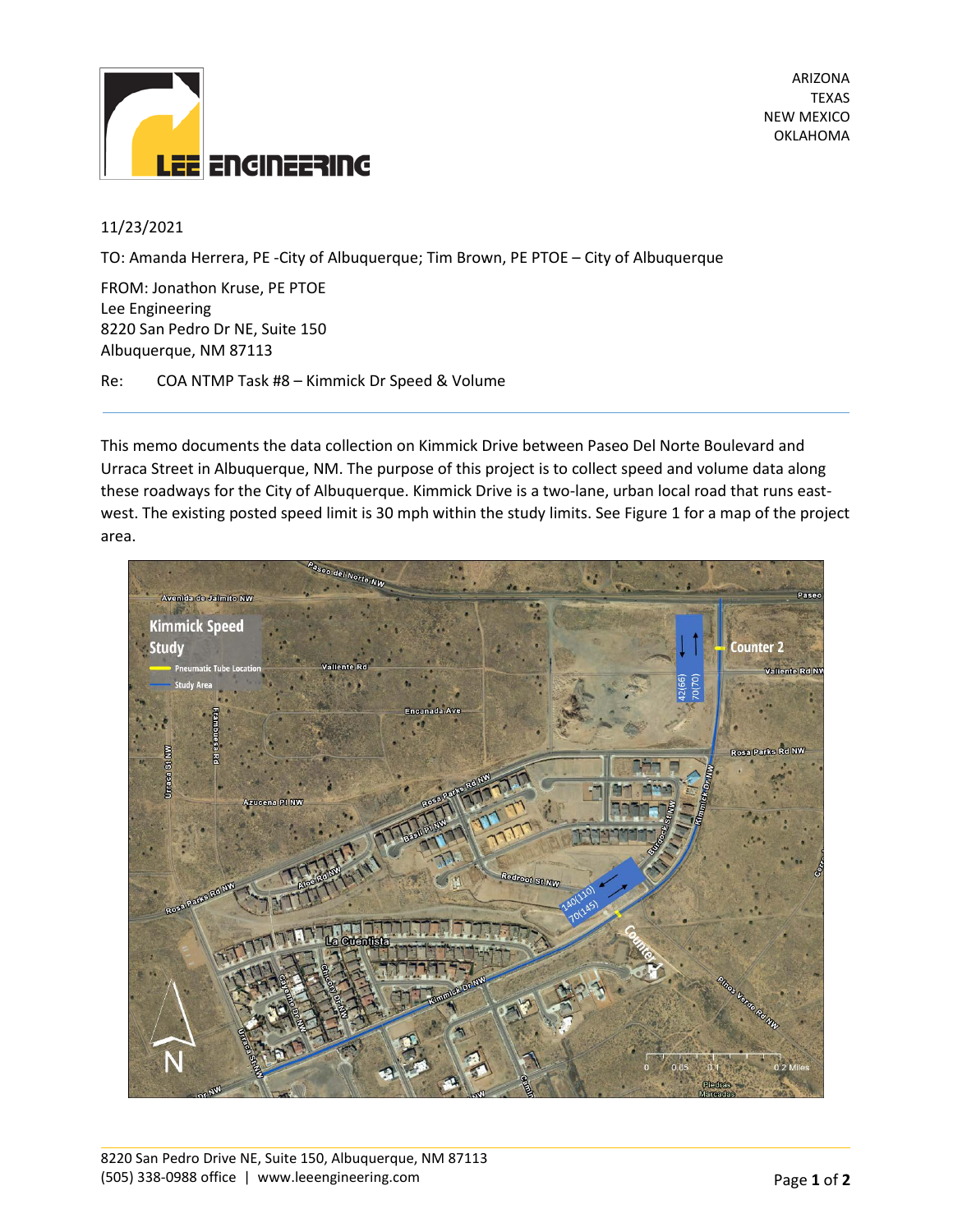## *Figure 1: Study Area and Counter Location*

Traffic data was collected on Kimmick Drive on Thursday, September 02, 2021, and Friday, September 03, 2021, for a 48-hour period. Speed and volume data were collected at the locations shown in Figure 1. The AM peak hour was 7:00 AM and the PM peak hour was 4:00 PM for Counter 1. The AM peak hour was 7:00 AM and the PM peak hour was 5:00 PM for Counter 2.

Table 1 summarizes the speed data including 85<sup>th</sup> percentile speeds and 10 mph pace speeds. According to the collected speed data, the 85<sup>th</sup> percentile speed is 37.1 mph at Counter 1, 7.1 mph greater than the posted speed limit of 30 mph. The 85<sup>th</sup> percentile speed is 34.1 mph at Counter 2, just 4.1 mph greater than the posted speed limit of 30 mph.

### *Table 1: Speed Data*

| Location  | 85th Percentile Speed | 10 mph Pase Speed |
|-----------|-----------------------|-------------------|
| Counter 1 | 37.1                  | 25 mph - 34 mph   |
| Counter 2 | 34.1                  | 25 mph - 34 mph   |

Attachments:

48-hour Volume Data

48-hour Speed Data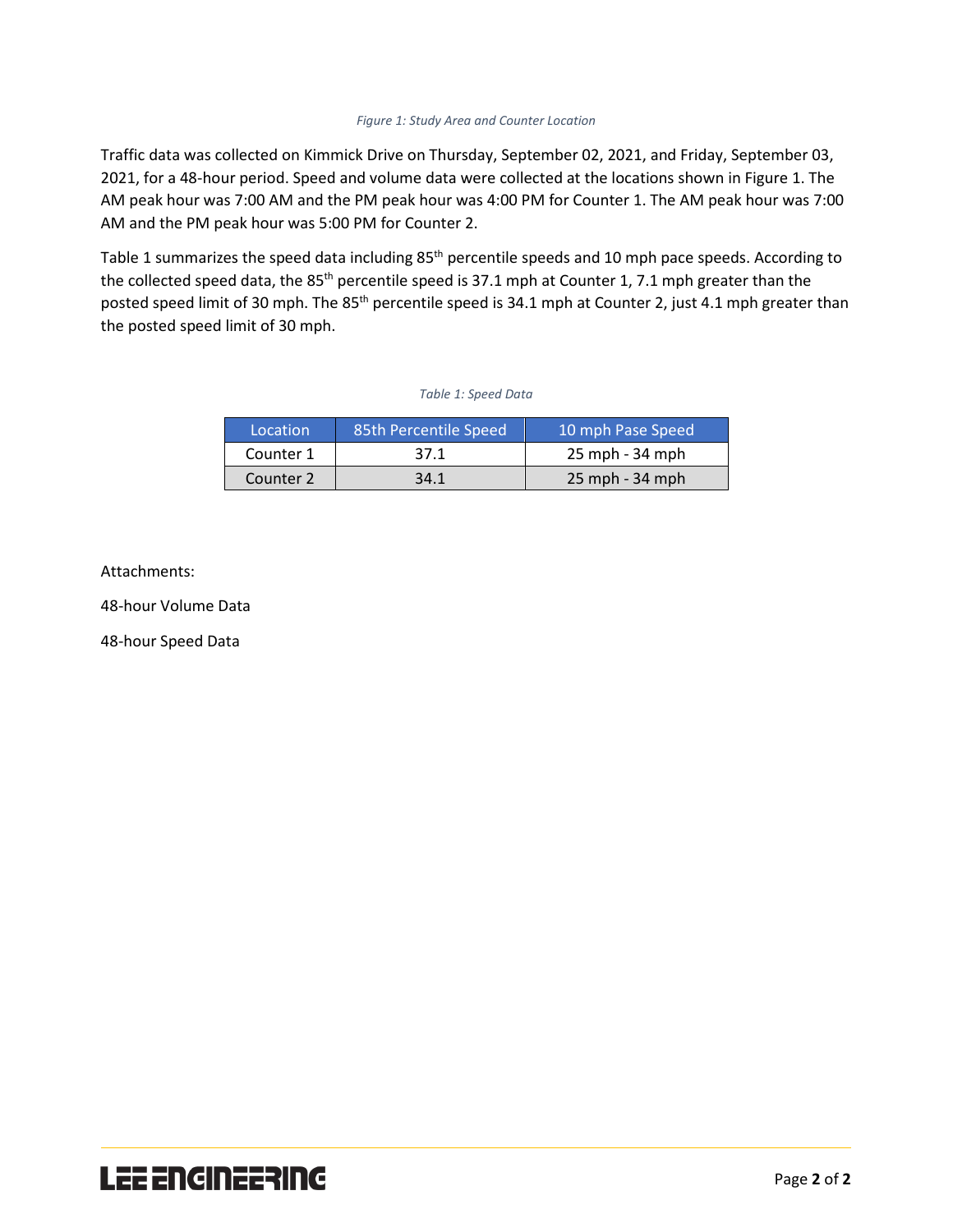Latitude: 35.174078 End Date: 9/3/2021

Site Code: 1 File Name: Kimmick Dr & Redroot St Date Printed: 10/18/2021 Location 1: Kimmick Dr and Redroot St<br>
Latitude: 35.174078 Find Date: 9/3/2021 Longitude: -106.709358 GPS Accuracy: 18.83333 ft Location Verified: Yes

| 8/30/2021      | Monday    |             |             | Tuesday             |             | Wednesday           | Thursday         |                | Friday         |           |             | Saturday     |             | Sunday              |           | Week Average |
|----------------|-----------|-------------|-------------|---------------------|-------------|---------------------|------------------|----------------|----------------|-----------|-------------|--------------|-------------|---------------------|-----------|--------------|
| Time           | A to B,   | B to A,     | A to B,     | B to A,             | A to B,     | B to A,             | A to B.          | B to A,        | A to B,        | B to A,   | A to B,     | B to A,      | A to B,     | B to A,             | A to B,   | B to A,      |
|                | None      | None        | None        | None                | None        | None                | None             | None           | None           | None      | None        | None         | None        | None                | None      | None         |
|                | Specified | Specified   |             | Specified Specified |             | Specified Specified | Specified        | Specified      | Specified      | Specified | Specified   | Specified    |             | Specified Specified | Specified | Specified    |
| 12:00 AM       |           |             |             |                     |             |                     |                  |                | $\overline{2}$ | 5         |             |              |             |                     | 2         |              |
| 1:00           |           |             |             |                     |             |                     |                  | $\Omega$       | 0              |           |             |              |             |                     |           |              |
| 2:00           |           |             |             |                     |             |                     |                  |                | $\overline{2}$ | U         |             |              |             |                     |           |              |
| 3:00           |           |             |             |                     |             |                     |                  |                | $\Omega$       | 2         |             |              |             |                     |           |              |
| 4:00           |           |             |             |                     |             |                     |                  |                | 6              |           |             |              |             |                     |           |              |
| 5:00           |           |             |             |                     |             |                     | 17               | 5              | 12             |           |             |              |             |                     | 14        |              |
| 6:00           |           |             |             |                     |             |                     | 33               | 15             | 32             |           |             |              |             |                     | 32        | 11           |
| 7:00           |           |             |             |                     |             |                     | 78               | 25             | 62             | 29        |             |              |             |                     | 70        | 27           |
| 8:00           |           |             |             |                     |             |                     | 56               | 26             | 58             | 39        |             |              |             |                     | 57        | 32           |
| 9:00           |           |             |             |                     |             |                     | 49               | 35             | 57             | 23        |             |              |             |                     | 53        | 29           |
| 10:00          |           |             |             |                     |             |                     | 38               | 38             | 55             | 43        |             |              |             |                     | 46        | 40           |
| 11:00          |           |             |             |                     |             |                     | 58               | 46             | 53             | 39        |             |              |             |                     | 56        | 42           |
| 12:00 PM       |           |             |             |                     |             |                     | 49               | 55             | 52             | 53        |             |              |             |                     | 50        | 54           |
| 1:00           |           |             |             |                     |             |                     | 30               | 35             | 40             | 52        |             |              |             |                     | 35        | 44           |
| 2:00           |           |             |             |                     |             |                     | 43               | 39             | 58             | 58        |             |              |             |                     | 50        | 48           |
| 3:00           |           |             |             |                     |             |                     | 40               | 59             | 58             | 69        |             |              |             |                     | 49        | 64           |
| 4:00           |           |             |             |                     |             |                     | 65               | 73             | 74             | 59        |             |              |             |                     | 70        | 66           |
| 5:00           |           |             |             |                     |             |                     | 57               | 56             | 49             | 68        |             |              |             |                     | 53        | 62           |
| 6:00           |           |             |             |                     |             |                     | 42               | 54             | 52             | 44        |             |              |             |                     | 47        | 49           |
| 7:00           |           |             |             |                     |             |                     | 27               | 30             | 35             | 42        |             |              |             |                     | 31        | 36           |
| 8:00           |           |             |             |                     |             |                     | 21               | 36             | 24             | 34        |             |              |             |                     | 22        | 35           |
| 9:00           |           |             |             |                     |             |                     | я                | 19             | 19             | 21        |             |              |             |                     | 14        | 20           |
| 10:00          |           |             |             |                     |             |                     |                  | $\overline{7}$ | $\overline{2}$ | 20        |             |              |             |                     | 3         | 14           |
| 11:00          |           |             |             |                     |             |                     | 2                | 5              |                | 8         |             |              |             |                     | 2         | $\,6\,$      |
| Total          | $\Omega$  | $\mathbf 0$ | $\mathbf 0$ | $\mathbf 0$         | $\mathbf 0$ | $\Omega$            | $\overline{729}$ | 663            | 803            | 720       | $\mathbf 0$ | $\mathbf{0}$ | $\mathbf 0$ | $\mathbf{0}$        | 765       | 690          |
| Day            | $\Omega$  |             |             | $\mathbf 0$         |             | $\mathbf 0$         | 1392             |                | 1523           |           |             | $\Omega$     |             | $\mathbf 0$         |           | 1455         |
| AM Peak        |           |             |             |                     |             |                     | 7:00             | 11:00          | 7:00           | 10:00     |             |              |             |                     | 7:00      | 11:00        |
| Volume         |           |             |             |                     |             |                     | 78               | 46             | 62             | 43        |             |              |             |                     | 70        | 42           |
| <b>PM Peak</b> |           |             |             |                     |             |                     | 4:00             | 4:00           | 4:00           | 3:00      |             |              |             |                     | 4:00      | 4:00         |
| Volume         |           |             |             |                     |             |                     | 65               | 73             | 74             | 69        |             |              |             |                     | 70        | 66           |
| Comb Total     |           | 0           |             | 0                   |             | 0                   | 1392             |                | 1523           |           |             | $\mathbf 0$  |             | $\mathbf 0$         |           | 1455         |

ADT ADT: 1,458 AADT: 1,458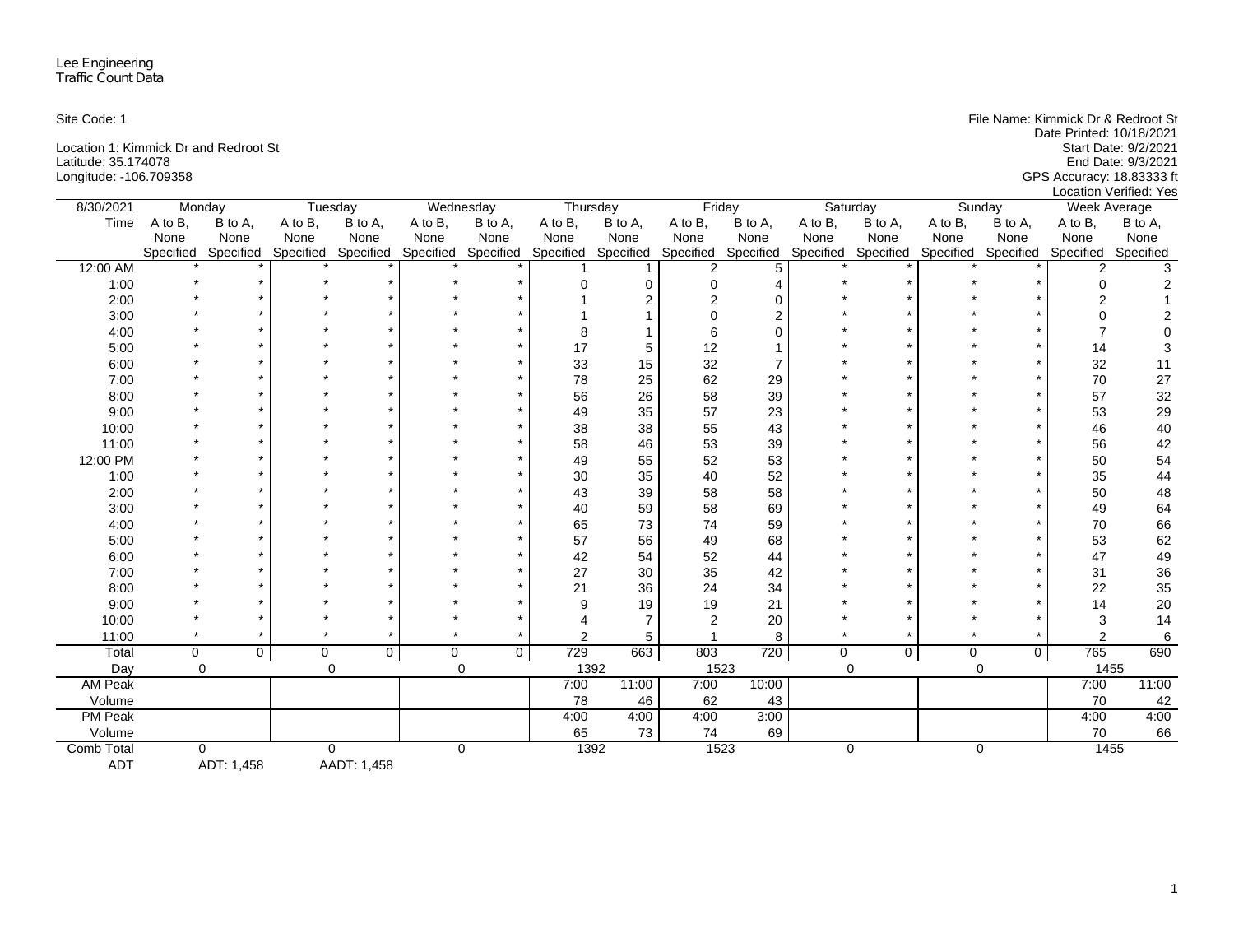Latitude: 35.174078<br>Latitude: 93.174078<br>Longitude: -106.709358

Site Code: 1 **File Name: Kimmick Dr & Redroot St** File Name: Kimmick Dr & Redroot St Date Printed: 10/18/2021<br>Start Date: 9/2/2021 Location 1: Kimmick Dr and Redroot St Start Date: 9/2/2021<br>
Latitude: 35.174078 Find Date: 9/3/2021 Longitude: -106.709358 GPS Accuracy: 18.83333 ft Location Verified: Yes

| Direction: A to B, None Specified |                |          |                |                |                             |                |          |                |                      |              |               |               |            |       |
|-----------------------------------|----------------|----------|----------------|----------------|-----------------------------|----------------|----------|----------------|----------------------|--------------|---------------|---------------|------------|-------|
| $\sqrt{9}/2/2021$                 | $0 - 15$       | $> 15 -$ | $> 20 -$       | $> 25 -$       | $> 30 -$                    | $> 35 -$       | $> 40 -$ | $> 45 -$       | $> 50 -$             | $> 55 -$     | $> 60 -$      | $> 65 -$      | > 70       |       |
| Time                              | <b>MPH</b>     | 20 MPH   |                |                | 25 MPH 30 MPH 35 MPH 40 MPH |                |          |                | 45 MPH 50 MPH 55 MPH |              | 60 MPH 65 MPH | <b>70 MPH</b> | <b>MPH</b> | Total |
| 12:00 AM                          | $\Omega$       | $\Omega$ | 0              | 0              | $\Omega$                    |                | 0        | 0              | <sup>0</sup>         | $\Omega$     | $\Omega$      | 0             | 0          |       |
| 1:00                              | 0              | 0        | 0              | 0              | 0                           | 0              | 0        | 0              | 0                    | 0            | 0             | 0             | O          |       |
| 2:00                              | 0              |          | O              |                | O                           |                |          | O              |                      | O            |               |               |            |       |
| 3:00                              | 0              |          | 0              |                | O                           |                |          | $\Omega$       | O                    | U            | 0             |               |            |       |
| 4:00                              | O              |          | 0              | 2              | 3                           |                |          | Ω              | n                    | O            |               |               |            |       |
| 5:00                              | U              |          | 0              | 5              | 6                           |                |          | O              | O                    | <sup>0</sup> |               |               | O          | 17    |
| 6:00                              | $\Omega$       | 0        | $\overline{2}$ | 11             | 15                          | 3              | 2        | 0              | 0                    | 0            | 0             |               | 0          | 33    |
| 7:00                              | O              |          |                | 14             | 36                          | 20             | 5        | $\overline{2}$ | U                    | O            | 0             | ŋ             | O          | 78    |
| 8:00                              |                |          | $\overline{2}$ | 16             | 21                          | 13             | 3        |                |                      | 0            |               |               |            | 56    |
| 9:00                              |                |          | $\overline{2}$ | $\overline{7}$ | 28                          | 5              |          |                |                      | O            |               |               |            | 49    |
| 10:00                             |                |          | $\overline{2}$ | 5              | 16                          | 11             |          | 0              | 0                    | 0            | 0             | O             |            | 38    |
| 11:00                             | 0              |          | 5              | 13             | 15                          | 16             |          | 2              | 0                    | 0            |               |               |            | 58    |
| 12:00 PM                          | ი              |          |                | 9              | 17                          | 17             |          | ∩              | o                    | <sup>0</sup> |               |               | O          | 49    |
| 1:00                              | 0              |          | 0              | 6              | 11                          | 11             |          |                | 0                    | 0            | 0             |               | 0          | 30    |
| 2:00                              | 0              | 0        | 5              | 5              | 16                          | 14             |          |                | 0                    | 0            | 0             | 0             | 0          | 43    |
| 3:00                              |                |          | $\overline{2}$ | 5              | 19                          | $\overline{7}$ | h        |                |                      | 0            |               |               |            | 40    |
| 4:00                              |                |          | $\overline{2}$ | 13             | 26                          | 20             |          |                |                      |              |               |               |            | 65    |
| 5:00                              | o              |          | 3              | 13             | 24                          | 13             | з        | 0              | 0                    | 0            | 0             | 0             | 0          | 57    |
| 6:00                              | 0              |          | $\overline{c}$ | 9              | 18                          | 12             |          |                | 0                    | 0            | 0             |               | 0          | 42    |
| 7:00                              | 0              |          | 3              | 8              | 9                           | 5              | 2        |                | o                    | <sup>0</sup> |               |               | 0          | 27    |
| 8:00                              | 0              |          | 3              | 8              | 6                           | 2              | 2        |                | 0                    | 0            | 0             |               | 0          | 21    |
| 9:00                              | O              | 0        | $\Omega$       |                | 5                           |                |          |                | 0                    | O            | O             | U             |            | 9     |
| 10:00                             |                | ი        | 2              |                | 2                           |                |          |                |                      | 0            |               |               |            |       |
| 11:00                             | $\Omega$       | 0        | $\Omega$       | 0              | $\Omega$                    |                |          | 0              | 0                    | 0            | $\Omega$      | 0             | 0          | 2     |
| Total                             | $\overline{2}$ | 6        | 37             | 151            | 293                         | 178            | 52       | 8              |                      | $\Omega$     | $\Omega$      | $\mathbf 0$   | 1          | 729   |
|                                   |                |          | Percentile     | 15th           | 50th                        | 85th           | 95th     |                |                      |              |               |               |            |       |

Speed 27.7 33 38 41.1

Mean Speed (Average) 33.1 10 MPH Pace Speed 30-39 Number in Pace 470 Percent in Pace 64.5% Number > 30 MPH 533 Percent > 30 MPH 73.1%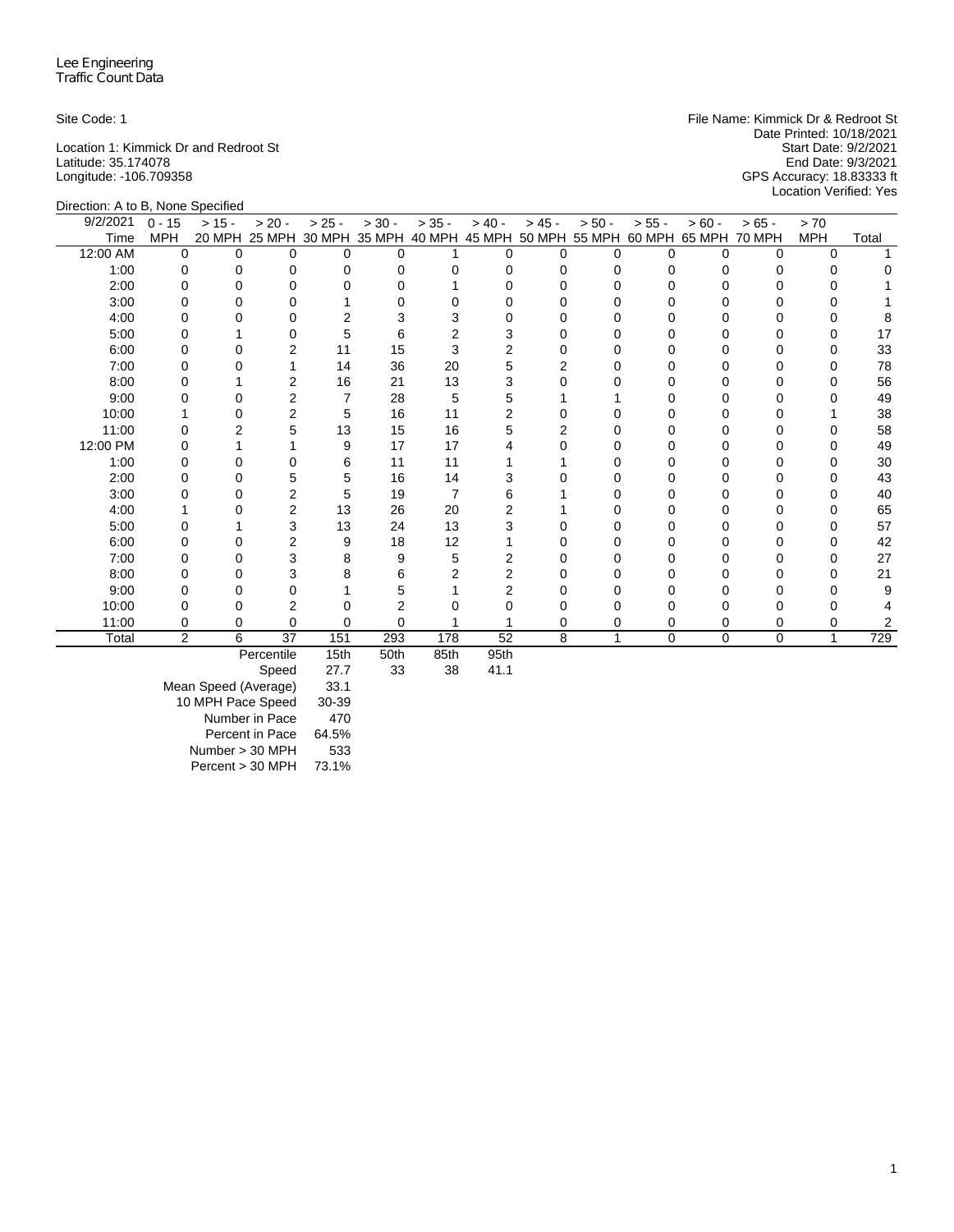Latitude: 35.174078 End Date: 9/3/2021

Site Code: 1 File Name: Kimmick Dr & Redroot St Date Printed: 10/18/2021 Location 1: Kimmick Dr and Redroot St Start Date: 9/2/2021 Longitude: -106.709358 GPS Accuracy: 18.83333 ft Start Date: 9/3/2021<br>End Date: 9/3/2021<br>GPS Accuracy: 18.83333 ft<br>Location Verified: Yes

| Direction: A to B, None Specified |                |                      |                                                                              |                |              |                |             |                 |                |                |             |             |              |                         |
|-----------------------------------|----------------|----------------------|------------------------------------------------------------------------------|----------------|--------------|----------------|-------------|-----------------|----------------|----------------|-------------|-------------|--------------|-------------------------|
| 9/3/2021                          | $0 - 15$       | $> 15 -$             | $> 20 -$                                                                     | $> 25 -$       | $> 30 -$     | $> 35 -$       | $> 40 -$    | $> 45 -$        | $> 50 -$       | $> 55 -$       | $> 60 -$    | $> 65 -$    | > 70         |                         |
| Time                              | MPH            |                      | 20 MPH 25 MPH 30 MPH 35 MPH 40 MPH 45 MPH 50 MPH 55 MPH 60 MPH 65 MPH 70 MPH |                |              |                |             |                 |                |                |             |             | <b>MPH</b>   | Total                   |
| 12:00 AM                          | 0              | $\mathbf 0$          | $\Omega$                                                                     | 1              | $\mathbf 0$  | $\mathbf 0$    | 0           | 0               | 0              | 1              | 0           | $\mathbf 0$ | $\mathbf 0$  | $\overline{c}$          |
| 1:00                              | 0              | 0                    | 0                                                                            | $\mathbf 0$    | 0            | 0              | 0           | 0               | 0              | 0              | 0           | 0           | 0            | 0                       |
| 2:00                              | 0              | 0                    | 0                                                                            | $\mathbf{1}$   | $\mathbf{1}$ | $\mathbf 0$    | $\mathbf 0$ | 0               | 0              | 0              | 0           | $\mathbf 0$ | $\mathbf 0$  | $\sqrt{2}$              |
| 3:00                              | 0              | 0                    | 0                                                                            | 0              | 0            | $\mathbf 0$    | 0           | 0               | 0              | 0              | 0           | 0           | 0            | $\mathbf 0$             |
| 4:00                              | 0              | 0                    | 1                                                                            | $\overline{2}$ | 0            | 3              | 0           | $\Omega$        | 0              | 0              | 0           | 0           | 0            | 6                       |
| 5:00                              | 0              | 0                    | 0                                                                            | $\mathbf{1}$   | 3            | 6              | 1           | 1               | 0              | $\mathbf 0$    | 0           | 0           | $\mathbf 0$  | 12                      |
| 6:00                              | 0              | 0                    | 0                                                                            | 8              | 10           | 9              | 5           | 0               | 0              | 0              | 0           | $\mathbf 0$ | $\mathbf 0$  | 32                      |
| 7:00                              | $\overline{c}$ | 0                    | 4                                                                            | 9              | 22           | 18             | 4           | 3               | 0              | 0              | 0           | 0           | $\mathbf 0$  | 62                      |
| 8:00                              | $\mathbf{1}$   | 0                    | 3                                                                            | 9              | 24           | 18             | 3           | $\overline{0}$  | 0              | $\mathbf 0$    | 0           | $\mathbf 0$ | $\mathbf 0$  | 58                      |
| 9:00                              | 1              | 1                    | 3                                                                            | 10             | 16           | 20             | 5           | 1               | 0              | 0              | 0           | $\mathbf 0$ | $\mathbf 0$  | 57                      |
| 10:00                             | 0              | 1                    | $\overline{4}$                                                               | 16             | 20           | 11             | 3           | 0               | 0              | 0              | 0           | $\mathbf 0$ | $\mathbf 0$  | 55                      |
| 11:00                             | 1              | 0                    | 1                                                                            | 11             | 21           | 13             | 4           | $\overline{2}$  | 0              | 0              | 0           | 0           | $\mathbf 0$  | 53                      |
| 12:00 PM                          | 0              | 0                    | $\overline{2}$                                                               | 12             | 16           | 17             | 4           | 1               | 0              | 0              | 0           | $\mathbf 0$ | $\mathbf 0$  | 52                      |
| 1:00                              | 0              | 0                    | 4                                                                            | 9              | 13           | $\overline{7}$ | 4           | 1               | 1              | $\mathbf{1}$   | 0           | $\mathbf 0$ | 0            | 40                      |
| 2:00                              | 0              | 0                    | $\overline{7}$                                                               | 10             | 19           | 15             | 6           | 1               | 0              | 0              | 0           | 0           | $\mathbf 0$  | 58                      |
| 3:00                              | 1              | 0                    | 0                                                                            | 15             | 24           | 12             | 4           | $\overline{c}$  | 0              | $\mathbf 0$    | 0           | 0           | $\mathbf 0$  | 58                      |
| 4:00                              | 0              | 0                    | 4                                                                            | 19             | 25           | 19             | 7           | 0               | 0              | 0              | 0           | 0           | 0            | 74                      |
| 5:00                              | 0              | 0                    | $\overline{2}$                                                               | 8              | 16           | 19             | 4           | $\overline{0}$  | 0              | 0              | 0           | 0           | $\mathbf 0$  | 49                      |
| 6:00                              | $\overline{c}$ | 0                    | 4                                                                            | 15             | 16           | 10             | 4           | 1               | 0              | 0              | 0           | $\mathbf 0$ | $\mathbf 0$  | 52                      |
| 7:00                              | 0              | 0                    | $\overline{2}$                                                               | 14             | 10           | 5              | 4           | 0               | 0              | 0              | 0           | $\mathbf 0$ | 0            | 35                      |
| 8:00                              | 0              | 1                    | $\overline{2}$                                                               | 11             | 5            | 3              | 2           | 0               | 0              | 0              | 0           | 0           | $\mathbf 0$  | 24                      |
| 9:00                              | 0              | 2                    | 0                                                                            | 5              | 9            | 1              | 1           | 0               | 0              | 0              | 0           | $\pmb{0}$   | $\mathbf{1}$ | 19                      |
| 10:00                             | 0              | 1                    | $\mathbf{1}$                                                                 | 0              | $\mathbf 0$  | $\mathbf 0$    | 0           | 0               | 0              | $\mathbf 0$    | 0           | 0           | $\mathbf 0$  | $\overline{\mathbf{c}}$ |
| 11:00                             | 0              | 0                    | 0                                                                            | $\mathbf 0$    | $\mathbf 0$  | $\mathbf 0$    | 1           | 0               | 0              | 0              | 0           | 0           | $\mathbf 0$  | 1                       |
| Total                             | 8              | 6                    | 44                                                                           | 186            | 270          | 206            | 66          | 13              | $\mathbf{1}$   | $\overline{c}$ | 0           | $\mathbf 0$ | $\mathbf{1}$ | 803                     |
|                                   |                |                      | Percentile                                                                   | 15th           | 50th         | 85th           | 95th        |                 |                |                |             |             |              |                         |
|                                   |                |                      | Speed                                                                        | 27             | 32.6         | 38.5           | 41.9        |                 |                |                |             |             |              |                         |
|                                   |                | Mean Speed (Average) |                                                                              | 33.1           |              |                |             |                 |                |                |             |             |              |                         |
|                                   |                | 10 MPH Pace Speed    |                                                                              | 30-39          |              |                |             |                 |                |                |             |             |              |                         |
|                                   |                |                      | Number in Pace                                                               | 476            |              |                |             |                 |                |                |             |             |              |                         |
|                                   |                |                      | Percent in Pace                                                              | 59.3%          |              |                |             |                 |                |                |             |             |              |                         |
|                                   |                | Number > 30 MPH      |                                                                              | 559            |              |                |             |                 |                |                |             |             |              |                         |
|                                   |                | Percent > 30 MPH     |                                                                              | 69.6%          |              |                |             |                 |                |                |             |             |              |                         |
| <b>Grand Total</b>                | 10             | 12                   | 81                                                                           | 337            | 563          | 384            | 118         | $\overline{21}$ | $\overline{2}$ | $\overline{2}$ | $\mathbf 0$ | 0           | 2            | 1532                    |
| <b>Stats</b>                      |                |                      | Percentile                                                                   | 15th           | 50th         | 85th           | 95th        |                 |                |                |             |             |              |                         |
|                                   |                |                      | Speed                                                                        | 27.3           | 32.9         | 38.3           | 41.7        |                 |                |                |             |             |              |                         |
|                                   |                | Mean Speed (Average) |                                                                              | 33.1           |              |                |             |                 |                |                |             |             |              |                         |
|                                   |                | 10 MPH Pace Speed    |                                                                              | 30-39          |              |                |             |                 |                |                |             |             |              |                         |
|                                   |                |                      | Number in Pace                                                               | 946            |              |                |             |                 |                |                |             |             |              |                         |
|                                   |                |                      | Percent in Pace                                                              | 61.7%          |              |                |             |                 |                |                |             |             |              |                         |
|                                   |                | Number > 30 MPH      |                                                                              | 1092           |              |                |             |                 |                |                |             |             |              |                         |
|                                   |                | Percent > 30 MPH     |                                                                              | 71.3%          |              |                |             |                 |                |                |             |             |              |                         |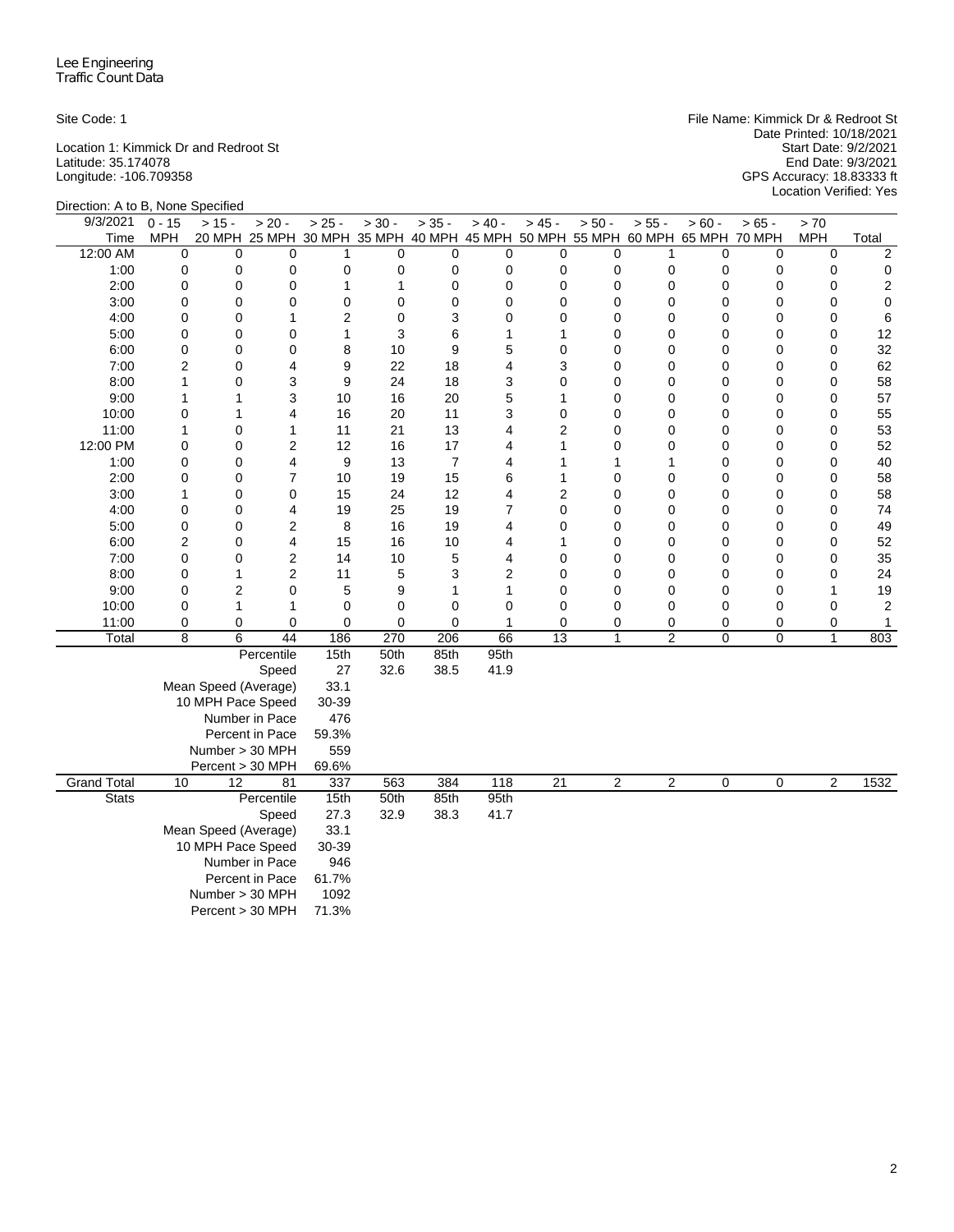Latitude: 35.174078<br>Latitude: -106.709358

Site Code: 1 **File Name: Kimmick Dr & Redroot St** File Name: Kimmick Dr & Redroot St Date Printed: 10/18/2021<br>Start Date: 9/2/2021 Location 1: Kimmick Dr and Redroot St Start Date: 9/2/2021<br>
Latitude: 35.174078 For Start Date: 9/3/2021 Longitude: -106.709358 GPS Accuracy: 18.83333 ft Location Verified: Yes

| Direction: B to A, None Specified |            |          |                      |                |          |          |                  |          |                                    |          |             |               |            |       |
|-----------------------------------|------------|----------|----------------------|----------------|----------|----------|------------------|----------|------------------------------------|----------|-------------|---------------|------------|-------|
| 9/2/2021                          | $0 - 15$   | $> 15 -$ | $> 20 -$             | $> 25 -$       | $> 30 -$ | $> 35 -$ | $> 40 -$         | $> 45 -$ | $> 50 -$                           | $> 55 -$ | $> 60 -$    | $> 65 -$      | > 70       |       |
| Time                              | <b>MPH</b> |          | 20 MPH 25 MPH 30 MPH |                | 35 MPH   |          |                  |          | 40 MPH 45 MPH 50 MPH 55 MPH 60 MPH |          | 65 MPH      | <b>70 MPH</b> | <b>MPH</b> | Total |
| 12:00 AM                          | $\Omega$   | $\Omega$ | $\Omega$             | O              |          | $\Omega$ | $\Omega$         | $\Omega$ | U                                  | O        | $\Omega$    | $\Omega$      | $\Omega$   |       |
| 1:00                              | $\Omega$   |          | $\Omega$             |                |          |          | n                | 0        |                                    | 0        |             | U             |            |       |
| 2:00                              | U          |          | O                    |                |          |          |                  |          |                                    |          |             |               |            |       |
| 3:00                              | U          |          | 0                    |                |          |          |                  | O        |                                    |          |             |               |            |       |
| 4:00                              |            |          | 0                    |                |          |          |                  |          |                                    |          |             |               |            |       |
| 5:00                              | n          |          | ∩                    |                | 2        |          |                  |          |                                    | n        |             |               |            |       |
| 6:00                              | O          |          |                      | 8              |          |          |                  | O        |                                    |          |             |               |            | 15    |
| 7:00                              |            |          | 3                    | 10             | 8        |          |                  | n        |                                    | ი        |             |               |            | 25    |
| 8:00                              |            |          | 3                    | 6              | 12       |          |                  |          |                                    | n        |             |               | U          | 26    |
| 9:00                              |            |          | $\overline{2}$       | 8              | 16       |          |                  |          |                                    |          |             |               |            | 35    |
| 10:00                             | O          |          | 3                    | 15             | 16       |          |                  | ი        |                                    | U        | O           | O             | O          | 38    |
| 11:00                             |            |          | $\overline{2}$       | 14             | 22       | 5        | 3                |          |                                    |          |             |               |            | 46    |
| 12:00 PM                          |            |          |                      | 22             | 26       | 5        |                  |          |                                    |          |             |               |            | 55    |
| 1:00                              | 3          |          |                      | 11             | 16       | 3        | n                |          |                                    | U        | O           | n             | U          | 35    |
| 2:00                              | 0          |          | 5                    | 10             | 13       | 10       |                  |          |                                    | Ω        |             |               |            | 39    |
| 3:00                              | 0          |          |                      | 16             | 26       | 11       |                  |          |                                    | n        |             |               |            | 59    |
| 4:00                              | 2          |          |                      | 26             | 27       | 13       |                  |          |                                    |          |             |               |            | 73    |
| 5:00                              | U          |          |                      | 17             | 29       | 9        |                  |          |                                    |          |             |               |            | 56    |
| 6:00                              | U          | O        | 2                    | 12             | 25       | 13       | 2                |          |                                    | Ω        |             |               |            | 54    |
| 7:00                              | 0          | 0        | $\overline{2}$       | 13             | 14       |          | n                |          |                                    |          |             |               |            | 30    |
| 8:00                              | O          | U        |                      | 9              | 22       |          |                  | O        |                                    | U        |             |               |            | 36    |
| 9:00                              |            |          | $\overline{2}$       | $\overline{2}$ | 12       |          |                  |          |                                    |          |             |               |            | 19    |
| 10:00                             |            | 0        | U                    |                | 5        |          |                  |          |                                    |          |             |               |            |       |
| 11:00                             | 0          | 0        | $\Omega$             |                | 2        |          |                  | 0        |                                    | 0        | 0           | 0             | 0          | 5     |
| Total                             | 6          | 3        | 37                   | 202            | 299      | 99       | 14               | 3        | 0                                  | $\Omega$ | $\mathbf 0$ | 0             | $\Omega$   | 663   |
|                                   |            |          | Percentile           | 15th           | 50th     | 85th     | Q <sub>5th</sub> |          |                                    |          |             |               |            |       |

Percentile 15th 50th 85th 95th

Speed

Mean Speed (Average) 31.2 10 MPH Pace Speed 25-34 Number in Pace 496 Percent in Pace 74.8%  $Number > 30 MPH$  415 Percent > 30 MPH 62.6%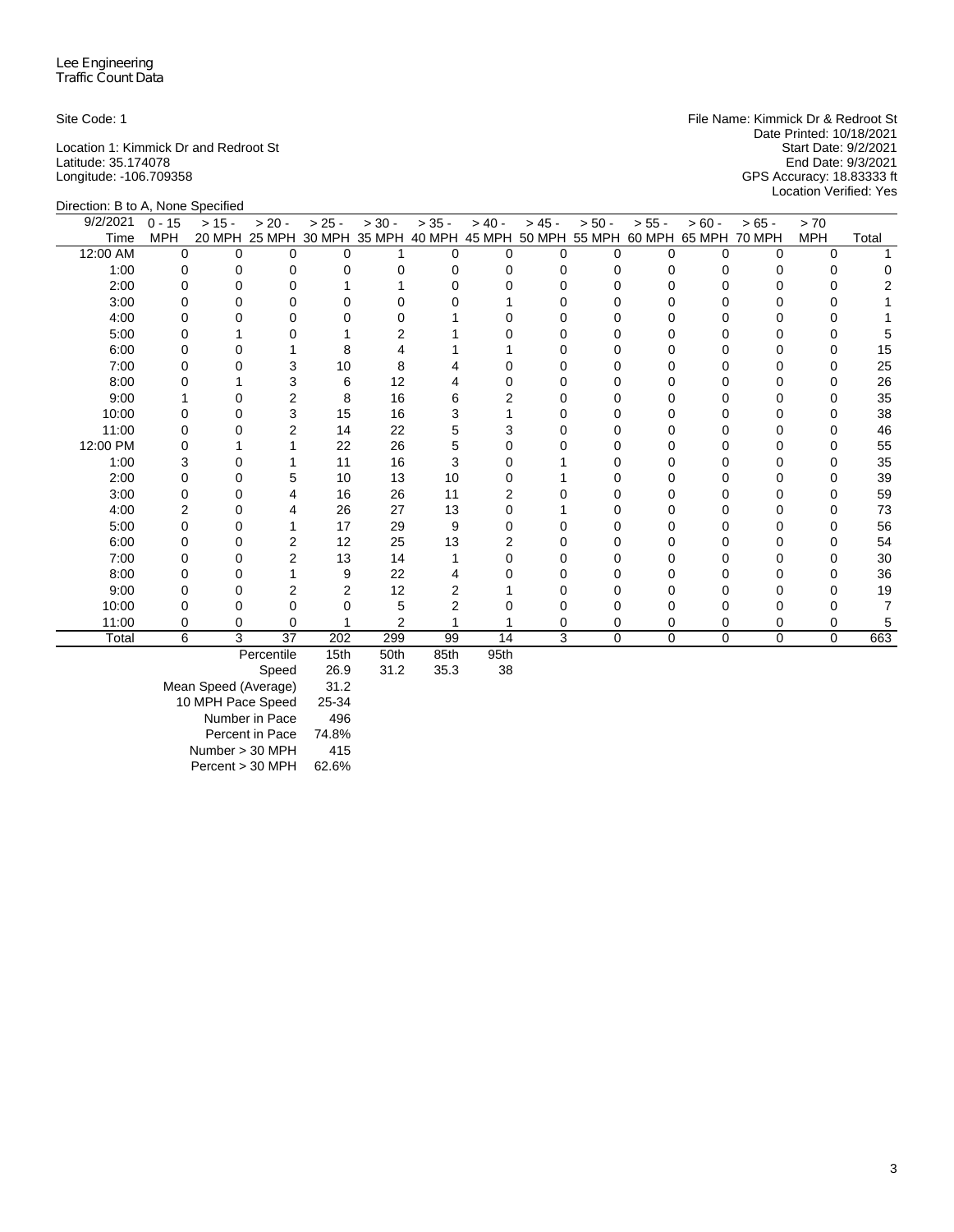Latitude: 35.174078 End Date: 9/3/2021

Site Code: 1 File Name: Kimmick Dr & Redroot St Date Printed: 10/18/2021 Location 1: Kimmick Dr and Redroot St Start Date: 9/2/2021 Longitude: -106.709358 GPS Accuracy: 18.83333 ft Start Date: 9/3/2021<br>End Date: 9/3/2021<br>GPS Accuracy: 18.83333 ft<br>Location Verified: Yes

| Direction: B to A, None Specified |                |                      |                 |                |                |                  |                 |                |          |              |                                                                              |             |             |                |
|-----------------------------------|----------------|----------------------|-----------------|----------------|----------------|------------------|-----------------|----------------|----------|--------------|------------------------------------------------------------------------------|-------------|-------------|----------------|
| 9/3/2021                          | $0 - 15$       | $> 15 -$             | $> 20 -$        | $> 25 -$       | $> 30 -$       | $> 35 -$         | $> 40 -$        | $> 45 -$       | $> 50 -$ | $> 55 -$     | $> 60 -$                                                                     | $> 65 -$    | > 70        |                |
| Time                              | MPH            |                      |                 |                |                |                  |                 |                |          |              | 20 MPH 25 MPH 30 MPH 35 MPH 40 MPH 45 MPH 50 MPH 55 MPH 60 MPH 65 MPH 70 MPH |             | <b>MPH</b>  | Total          |
| 12:00 AM                          | 0              | $\mathbf 0$          | 1               | 1              | $\overline{2}$ | $\mathbf 0$      | $\mathbf 0$     | 1              | 0        | 0            | 0                                                                            | 0           | $\mathbf 0$ | 5              |
| 1:00                              | 0              | 0                    | $\mathbf{1}$    | 3              | $\mathbf 0$    | 0                | 0               | 0              | 0        | 0            | 0                                                                            | 0           | 0           | 4              |
| 2:00                              | 0              | 0                    | 0               | 0              | $\mathbf 0$    | $\Omega$         | 0               | 0              | 0        | $\mathbf 0$  | 0                                                                            | $\mathbf 0$ | $\mathbf 0$ | $\mathbf 0$    |
| 3:00                              | 0              | 0                    | 0               | $\mathbf 0$    | 1              | $\mathbf 0$      | 1               | 0              | 0        | $\mathbf 0$  | 0                                                                            | 0           | $\mathbf 0$ | $\overline{c}$ |
| 4:00                              | 0              | 0                    | 0               | $\mathbf 0$    | $\mathbf 0$    | 0                | 0               | 0              | 0        | 0            | 0                                                                            | $\mathbf 0$ | $\mathbf 0$ | $\mathbf 0$    |
| 5:00                              | 0              | 0                    | $\Omega$        | $\mathbf 0$    | 1              | 0                | 0               | 0              | 0        | $\mathbf 0$  | $\Omega$                                                                     | $\mathbf 0$ | 0           | 1              |
| 6:00                              | 0              | 0                    | 1               | $\overline{2}$ | 3              | 1                | 0               | 0              | 0        | 0            | 0                                                                            | 0           | $\mathbf 0$ | $\overline{7}$ |
| 7:00                              | 0              | 0                    | 5               | $\overline{7}$ | 13             | 4                | 0               | 0              | 0        | 0            | 0                                                                            | 0           | 0           | 29             |
| 8:00                              | $\overline{c}$ | 1                    | 4               | 10             | 14             | $\overline{7}$   | 1               | 0              | 0        | $\mathbf 0$  | 0                                                                            | $\mathbf 0$ | $\mathbf 0$ | 39             |
| 9:00                              | $\mathsf 0$    | 1                    | 3               | 8              | 8              | 3                | 0               | 0              | 0        | 0            | 0                                                                            | 0           | $\mathbf 0$ | 23             |
| 10:00                             | 1              | 0                    | $\overline{c}$  | 19             | 15             | 6                | 0               | 0              | 0        | 0            | 0                                                                            | 0           | $\mathbf 0$ | 43             |
| 11:00                             | $\mathsf 0$    | 0                    | 4               | 15             | 12             | 6                | 2               | 0              | 0        | $\mathbf 0$  | 0                                                                            | $\mathbf 0$ | 0           | 39             |
| 12:00 PM                          | $\overline{c}$ | 2                    | 6               | 13             | 22             | 8                | 0               | $\overline{0}$ | 0        | 0            | 0                                                                            | $\mathbf 0$ | $\mathbf 0$ | 53             |
| 1:00                              | 1              | 0                    | $\overline{2}$  | 9              | 24             | 13               | 3               | $\overline{0}$ | 0        | $\mathbf 0$  | 0                                                                            | $\mathbf 0$ | $\mathbf 0$ | 52             |
| 2:00                              | $\mathbf{1}$   | 0                    | $\mathbf{1}$    | 16             | 29             | 9                | 2               | $\overline{0}$ | 0        | $\mathbf 0$  | 0                                                                            | $\mathbf 0$ | $\mathbf 0$ | 58             |
| 3:00                              | 0              | 0                    | 5               | 18             | 32             | 11               | 3               | $\overline{0}$ | 0        | 0            | 0                                                                            | $\mathbf 0$ | $\mathbf 0$ | 69             |
| 4:00                              | 0              | 0                    | 0               | 17             | 30             | 11               | 1               | 0              | 0        | 0            | 0                                                                            | 0           | $\mathbf 0$ | 59             |
| 5:00                              | $\mathbf{1}$   | 0                    | 3               | $\overline{7}$ | 40             | 17               | 0               | $\overline{0}$ | 0        | $\mathbf 0$  | 0                                                                            | $\mathbf 0$ | $\mathbf 0$ | 68             |
| 6:00                              | 0              | 0                    | 0               | 13             | 24             | 5                | 2               | 0              | 0        | 0            | 0                                                                            | 0           | $\mathbf 0$ | 44             |
| 7:00                              | 0              | 0                    | 3               | 19             | 16             | 2                | 2               | 0              | 0        | 0            | 0                                                                            | $\mathbf 0$ | $\mathbf 0$ | 42             |
| 8:00                              | 0              | 0                    | $\overline{c}$  | 9              | 19             | 4                | 0               | 0              | 0        | $\mathbf 0$  | 0                                                                            | $\mathbf 0$ | $\mathbf 0$ | 34             |
| 9:00                              | 0              | 1                    | 0               | 6              | 11             | 3                | 0               | 0              | 0        | 0            | 0                                                                            | 0           | 0           | 21             |
| 10:00                             | 0              | 0                    | 0               | 9              | 9              | 1                | $\mathbf 0$     | 0              | 0        | 1            | 0                                                                            | $\mathbf 0$ | 0           | 20             |
| 11:00                             | 0              | 0                    | 0               | 4              | 3              | 1                | 0               | 0              | 0        | 0            | 0                                                                            | 0           | 0           | 8              |
| Total                             | $\overline{8}$ | $\overline{5}$       | 43              | 205            | 328            | 112              | $\overline{17}$ | $\mathbf{1}$   | 0        | $\mathbf{1}$ | $\overline{0}$                                                               | $\pmb{0}$   | $\mathbf 0$ | 720            |
|                                   |                |                      | Percentile      | 15th           | 50th           | 85th             | 95th            |                |          |              |                                                                              |             |             |                |
|                                   |                |                      | Speed           | 26.5           | 31.3           | 35.7             | 38.8            |                |          |              |                                                                              |             |             |                |
|                                   |                | Mean Speed (Average) |                 | 31.2           |                |                  |                 |                |          |              |                                                                              |             |             |                |
|                                   |                | 10 MPH Pace Speed    |                 | 25-34          |                |                  |                 |                |          |              |                                                                              |             |             |                |
|                                   |                |                      | Number in Pace  | 527            |                |                  |                 |                |          |              |                                                                              |             |             |                |
|                                   |                |                      | Percent in Pace | 73.2%          |                |                  |                 |                |          |              |                                                                              |             |             |                |
|                                   |                | Number > 30 MPH      |                 | 459            |                |                  |                 |                |          |              |                                                                              |             |             |                |
|                                   |                | Percent > 30 MPH     |                 | 63.8%          |                |                  |                 |                |          |              |                                                                              |             |             |                |
| <b>Grand Total</b>                | 14             | 8                    | 80              | 407            | 627            | $\overline{211}$ | $\overline{31}$ | 4              | 0        | 1            | 0                                                                            | $\mathbf 0$ | $\mathbf 0$ | 1383           |
| <b>Stats</b>                      |                |                      | Percentile      | 15th           | 50th           | 85th             | 95th            |                |          |              |                                                                              |             |             |                |
|                                   |                |                      | Speed           | 26.7           | 31.3           | 35.5             | 38.3            |                |          |              |                                                                              |             |             |                |
|                                   |                | Mean Speed (Average) |                 | 31.2           |                |                  |                 |                |          |              |                                                                              |             |             |                |
|                                   |                | 10 MPH Pace Speed    |                 | 25-34          |                |                  |                 |                |          |              |                                                                              |             |             |                |
|                                   |                |                      | Number in Pace  | 1023           |                |                  |                 |                |          |              |                                                                              |             |             |                |
|                                   |                |                      | Percent in Pace | 74.0%          |                |                  |                 |                |          |              |                                                                              |             |             |                |
|                                   |                | Number > 30 MPH      |                 | 874            |                |                  |                 |                |          |              |                                                                              |             |             |                |
|                                   |                | Percent > 30 MPH     |                 | 63.2%          |                |                  |                 |                |          |              |                                                                              |             |             |                |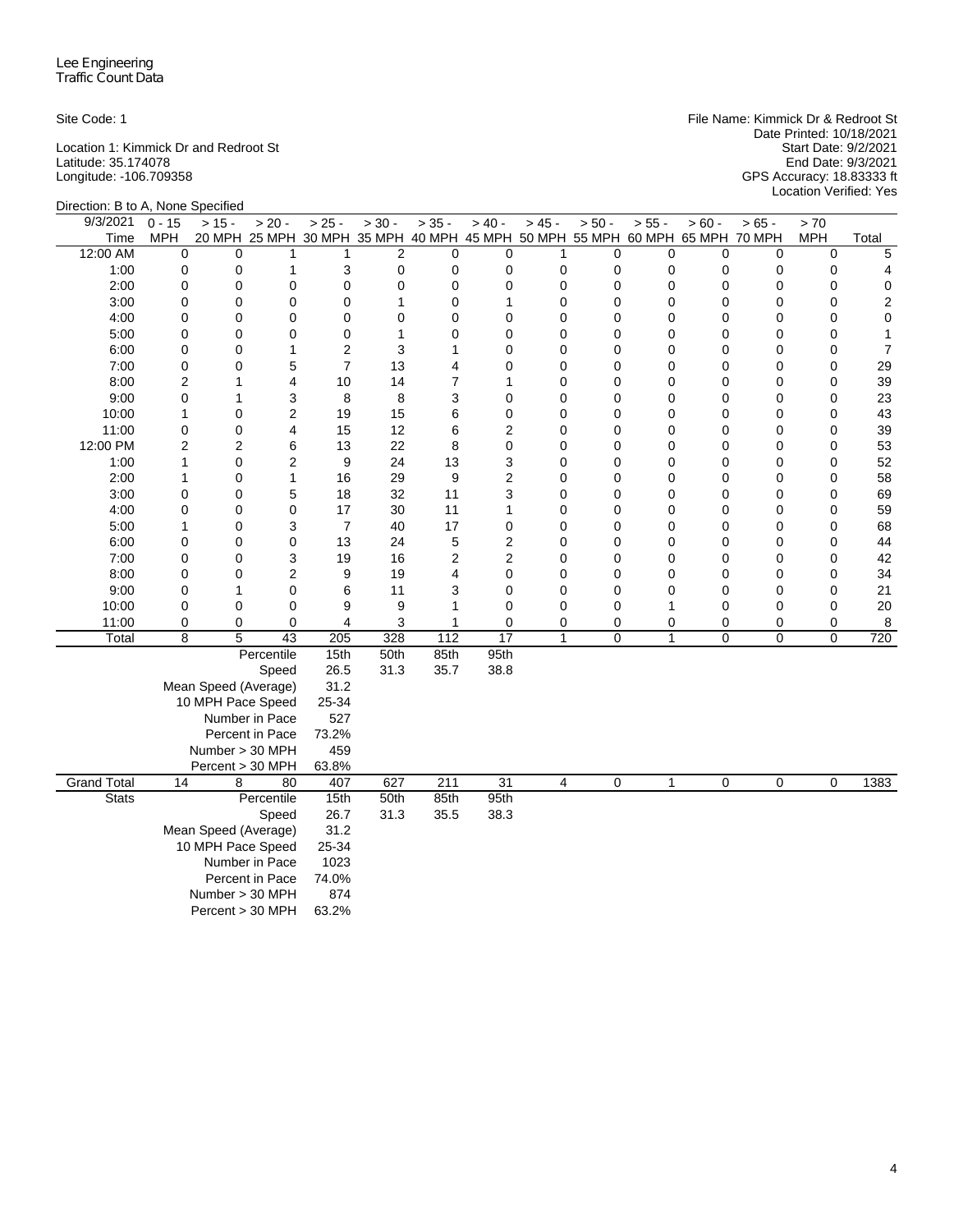Latitude: 35.174078<br>Latitude: 93.174078<br>Longitude: -106.709358

Site Code: 1 **File Name: Kimmick Dr & Redroot St** File Name: Kimmick Dr & Redroot St Date Printed: 10/18/2021<br>Start Date: 9/2/2021 Location 1: Kimmick Dr and Redroot St Start Date: 9/2/2021<br>
Latitude: 35.174078 For Start Date: 9/3/2021 Longitude: -106.709358 GPS Accuracy: 18.83333 ft Location Verified: Yes

| Direction: Combined |            |          |                                                         |          |                |                |          |                |          |              |                      |             |            |       |
|---------------------|------------|----------|---------------------------------------------------------|----------|----------------|----------------|----------|----------------|----------|--------------|----------------------|-------------|------------|-------|
| 9/2/2021            | $0 - 15$   | $> 15 -$ | $> 20 -$                                                | $> 25 -$ | $> 30 -$       | $> 35 -$       | $> 40 -$ | $> 45 -$       | $> 50 -$ | $> 55 -$     | $> 60 -$             | $>65 -$     | > 70       |       |
| Time                | <b>MPH</b> |          | 20 MPH 25 MPH 30 MPH 35 MPH 40 MPH 45 MPH 50 MPH 55 MPH |          |                |                |          |                |          |              | 60 MPH 65 MPH 70 MPH |             | <b>MPH</b> | Total |
| 12:00 AM            | $\Omega$   | 0        | 0                                                       | $\Omega$ |                |                | $\Omega$ | 0              | $\Omega$ | $\Omega$     | $\Omega$             | $\Omega$    | $\Omega$   | 2     |
| 1:00                | 0          | 0        | 0                                                       | 0        | $\Omega$       | 0              | 0        | 0              | 0        | $\Omega$     | $\Omega$             | 0           | 0          | 0     |
| 2:00                | 0          |          | $\Omega$                                                |          |                |                |          | O              | n        | U            | U                    |             | O          |       |
| 3:00                | 0          |          | o                                                       |          |                |                |          |                |          | 0            |                      |             |            |       |
| 4:00                | o          | 0        | 0                                                       | 2        | 3              |                |          |                | ი        | U            |                      |             |            | 9     |
| 5:00                | 0          | 2        | U                                                       | 6        | 8              | 3              |          |                |          | 0            |                      |             |            | 22    |
| 6:00                | 0          | 0        | 3                                                       | 19       | 19             | 4              |          | Ω              | 0        | 0            | o                    |             | 0          | 48    |
| 7:00                | 0          | 0        | 4                                                       | 24       | 44             | 24             | 5        | $\overline{2}$ | 0        | <sup>0</sup> | 0                    | 0           | 0          | 103   |
| 8:00                | 0          | 2        | 5                                                       | 22       | 33             | 17             |          |                |          | 0            | 0                    | 0           | 0          | 82    |
| 9:00                |            |          | 4                                                       | 15       | 44             | 11             |          |                |          | ŋ            |                      |             |            | 84    |
| 10:00               |            |          | 5                                                       | 20       | 32             | 14             |          |                |          | 0            |                      |             |            | 76    |
| 11:00               | 0          |          | 7                                                       | 27       | 37             | 21             |          | 2              |          | O            |                      |             | 0          | 104   |
| 12:00 PM            | 0          | 2        | $\overline{2}$                                          | 31       | 43             | 22             |          | Ω              | n        | 0            |                      |             | 0          | 104   |
| 1:00                | 3          | 0        |                                                         | 17       | 27             | 14             |          | 2              | 0        | 0            | 0                    |             | 0          | 65    |
| 2:00                | 0          | 0        | 10                                                      | 15       | 29             | 24             |          |                | 0        | 0            | 0                    | 0           | 0          | 82    |
| 3:00                | 0          | 0        | 6                                                       | 21       | 45             | 18             |          |                |          | 0            |                      |             | 0          | 99    |
| 4:00                | 3          |          | 6                                                       | 39       | 53             | 33             |          | 2              | ი        | O            |                      |             | 0          | 138   |
| 5:00                | 0          |          | 4                                                       | 30       | 53             | 22             | 3        | 0              | 0        | 0            | o                    | 0           | 0          | 113   |
| 6:00                | 0          |          | 4                                                       | 21       | 43             | 25             |          | Ω              | O        | 0            | U                    | O           | 0          | 96    |
| 7:00                | ი          |          | 5                                                       | 21       | 23             | 6              | 2        |                | Ω        | <sup>0</sup> |                      |             | O          | 57    |
| 8:00                | 0          | 0        | 4                                                       | 17       | 28             | 6              | 2        |                | 0        | 0            | 0                    |             | 0          | 57    |
| 9:00                | ∩          | 0        | $\overline{2}$                                          | 3        | 17             | 3              | 3        | Ω              | U        | <sup>0</sup> | O                    | ŋ           | O          | 28    |
| 10:00               |            | 0        | $\overline{2}$                                          |          |                | 2              |          |                |          | 0            |                      |             |            | 11    |
| 11:00               | 0          | 0        | $\Omega$                                                |          | $\overline{2}$ | $\overline{2}$ | 2        | 0              | 0        | 0            | 0                    | 0           | 0          | 7     |
| Total               | 8          | 9        | 74                                                      | 353      | 592            | 277            | 66       | 11             |          | $\Omega$     | $\Omega$             | $\mathbf 0$ | 1          | 1392  |
|                     |            |          | Percentile                                              | 15th     | 50th           | 85th           | 95th     |                |          |              |                      |             |            |       |

Speed 27.4 32.2 36.9 40.4

Mean Speed (Average) 32.2 10 MPH Pace Speed 25-34 Number in Pace 935 Percent in Pace 67.2% Number > 30 MPH 948

Percent > 30 MPH 68.1%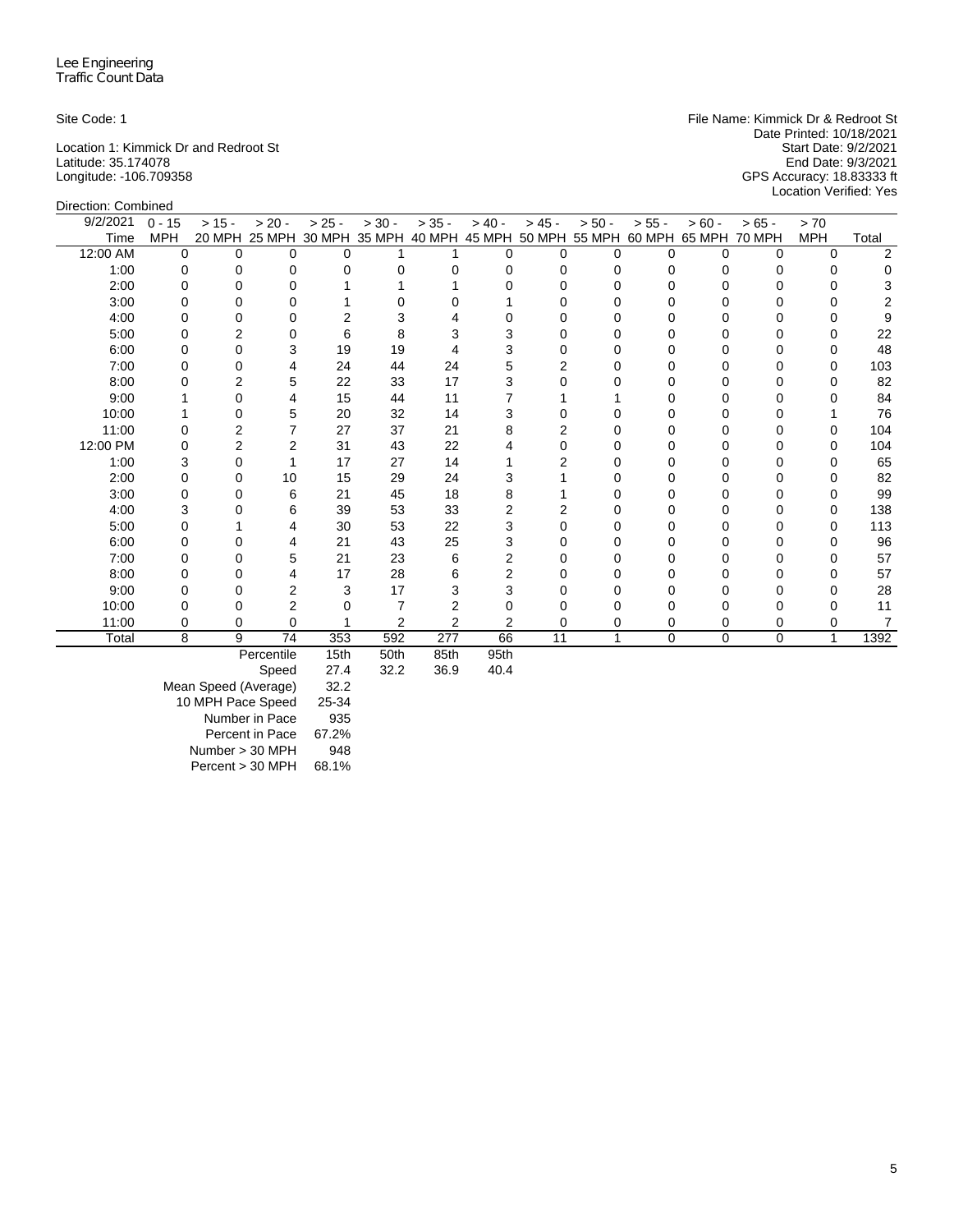Location 1: Kimmick Dr and Redroot St Start Date: 9/2/2021 Latitude: 35.174078 End Date: 9/3/2021

Site Code: 1 File Name: Kimmick Dr & Redroot St Date Printed: 10/18/2021 Longitude: -106.709358 GPS Accuracy: 18.83333 ft Start Date: 9/3/2021<br>End Date: 9/3/2021<br>GPS Accuracy: 18.83333 ft<br>Location Verified: Yes

| Direction: Combined |                                |                      |                      |                |                |                |                    |                                |                   |             |                                                                              |                |                   |                |
|---------------------|--------------------------------|----------------------|----------------------|----------------|----------------|----------------|--------------------|--------------------------------|-------------------|-------------|------------------------------------------------------------------------------|----------------|-------------------|----------------|
| 9/3/2021            | $0 - 15$                       | $> 15 -$             | $> 20 -$             | $> 25 -$       | $> 30 -$       | $> 35 -$       | $> 40 -$           | $> 45 -$                       | $> 50 -$          | $> 55 -$    | $> 60 -$                                                                     | $> 65 -$       | > 70              |                |
| Time                | MPH                            |                      |                      |                |                |                |                    |                                |                   |             | 20 MPH 25 MPH 30 MPH 35 MPH 40 MPH 45 MPH 50 MPH 55 MPH 60 MPH 65 MPH 70 MPH |                | <b>MPH</b>        | Total          |
| 12:00 AM            | $\mathbf 0$                    | $\mathbf 0$          | 1                    | $\overline{2}$ | $\overline{2}$ | $\mathbf 0$    | 0                  | 1                              | 0                 | 1           | 0                                                                            | 0              | $\mathbf 0$       | $\overline{7}$ |
| 1:00                | $\mathbf 0$                    | 0                    | 1                    | 3              | $\mathbf 0$    | $\mathbf 0$    | $\mathbf 0$        | $\mathbf 0$                    | 0                 | 0           | 0                                                                            | $\mathbf 0$    | $\mathbf 0$       | 4              |
| 2:00                | 0                              | $\mathbf 0$          | 0                    | 1              | $\mathbf{1}$   | $\mathbf 0$    | $\mathbf 0$        | $\mathbf 0$                    | $\mathbf 0$       | 0           | $\mathbf 0$                                                                  | $\mathbf 0$    | $\mathbf 0$       | 2              |
| 3:00                | $\mathbf 0$                    | $\mathbf 0$          | $\mathbf 0$          | $\mathbf 0$    | 1              | $\mathbf 0$    | $\mathbf{1}$       | $\mathbf 0$                    | 0                 | 0           | $\boldsymbol{0}$                                                             | $\mathbf 0$    | $\mathbf 0$       | $\sqrt{2}$     |
| 4:00                | $\mathbf 0$                    | $\mathbf 0$          | 1                    | $\overline{2}$ | 0              | 3              | $\mathbf 0$        | $\mathbf 0$                    | 0                 | $\mathbf 0$ | 0                                                                            | $\mathbf 0$    | $\mathbf 0$       | 6              |
| 5:00                | 0                              | $\mathbf 0$          | $\mathbf 0$          | $\mathbf{1}$   | 4              | 6              | $\mathbf{1}$       | 1                              | $\mathbf 0$       | $\mathbf 0$ | 0                                                                            | $\mathbf 0$    | $\mathbf 0$       | 13             |
| 6:00                | 0                              | 0                    | 1                    | 10             | 13             | 10             | 5                  | $\mathbf 0$                    | $\mathbf 0$       | $\mathbf 0$ | 0                                                                            | $\mathbf 0$    | $\mathbf 0$       | 39             |
| 7:00                | $\overline{2}$                 | 0                    | 9                    | 16             | 35             | 22             | 4                  | 3                              | 0                 | 0           | 0                                                                            | $\mathbf 0$    | $\mathbf 0$       | 91             |
| 8:00                | 3                              | 1                    | $\overline{7}$       | 19             | 38             | 25             | 4                  | 0                              | 0                 | $\mathbf 0$ | 0                                                                            | 0              | $\mathbf 0$       | 97             |
| 9:00                | 1                              | 2                    | 6                    | 18             | 24             | 23             | 5                  | 1                              | 0                 | 0           | 0                                                                            | 0              | 0                 | 80             |
| 10:00               | 1                              | 1                    | 6                    | 35             | 35             | 17             | 3                  | 0                              | 0                 | $\mathbf 0$ | 0                                                                            | 0              | $\mathbf 0$       | 98             |
| 11:00               | 1                              | $\mathbf 0$          | 5                    | 26             | 33             | 19             | 6                  | $\overline{2}$                 | $\mathbf 0$       | 0           | 0                                                                            | 0              | $\mathbf 0$       | 92             |
| 12:00 PM            | $\overline{2}$                 | 2                    | 8                    | 25             | 38             | 25             | 4                  | 1                              | $\mathbf 0$       | $\mathbf 0$ | 0                                                                            | $\mathbf 0$    | $\mathbf 0$       | 105            |
| 1:00                | 1                              | 0                    | 6                    | 18             | 37             | 20             | $\overline{7}$     | 1                              | 1                 | 1           | 0                                                                            | $\mathbf 0$    | 0                 | 92             |
| 2:00                | 1                              | 0                    | 8                    | 26             | 48             | 24             | 8                  | 1                              | 0                 | 0           | 0                                                                            | 0              | 0                 | 116            |
| 3:00                | 1                              | 0                    | 5                    | 33             | 56             | 23             | $\overline{7}$     | 2                              | 0                 | 0           | 0                                                                            | 0              | 0                 | 127            |
| 4:00                | $\mathbf 0$                    | 0                    | 4                    | 36             | 55             | 30             | 8                  | 0                              | 0                 | 0           | 0                                                                            | $\mathbf 0$    | 0                 | 133            |
| 5:00                | 1                              | 0                    | 5                    | 15             | 56             | 36             | 4                  | $\mathbf 0$                    | 0                 | 0           | 0                                                                            | 0              | $\mathbf 0$       | 117            |
| 6:00                | $\overline{\mathbf{c}}$        | 0                    | $\overline{4}$       | 28             | 40             | 15             | 6                  | 1                              | 0                 | $\mathbf 0$ | 0                                                                            | $\mathbf 0$    | $\mathbf 0$       | 96             |
| 7:00                | $\mathbf 0$                    | 0                    | 5                    | 33             | 26             | $\overline{7}$ | 6                  | $\mathbf 0$                    | $\mathbf 0$       | $\mathbf 0$ | 0                                                                            | 0              | 0                 | 77             |
| 8:00                | 0                              | 1                    | $\overline{4}$       | 20             | 24             | $\overline{7}$ | $\overline{2}$     | $\mathbf 0$                    | 0                 | 0           | $\boldsymbol{0}$                                                             | 0              | $\mathbf 0$       | 58             |
| 9:00                | 0                              | 3                    | $\mathbf 0$          | 11             | 20             | 4              | $\mathbf{1}$       | $\mathbf 0$                    | 0                 | $\mathbf 0$ | 0                                                                            | $\mathbf 0$    | $\mathbf{1}$      | 40             |
| 10:00               | $\mathbf 0$                    | 1                    | 1                    | 9              | 9              | 1              | $\mathbf 0$        | $\mathbf 0$                    | $\mathbf 0$       | 1           | 0                                                                            | 0              | $\mathbf 0$       | 22             |
| 11:00<br>Total      | $\mathbf 0$<br>$\overline{16}$ | $\mathbf 0$<br>11    | 0<br>$\overline{87}$ | 4<br>391       | 3<br>598       | 1<br>318       | $\mathbf{1}$<br>83 | $\mathbf 0$<br>$\overline{14}$ | 0<br>$\mathbf{1}$ | 0<br>3      | 0<br>$\mathbf 0$                                                             | 0<br>$\pmb{0}$ | 0<br>$\mathbf{1}$ | 9<br>1523      |
|                     |                                |                      | Percentile           | 15th           | 50th           | 85th           | 95th               |                                |                   |             |                                                                              |                |                   |                |
|                     |                                |                      | Speed                | 26.9           | 31.9           | 37.3           | 40.9               |                                |                   |             |                                                                              |                |                   |                |
|                     |                                | Mean Speed (Average) |                      | 32.2           |                |                |                    |                                |                   |             |                                                                              |                |                   |                |
|                     |                                | 10 MPH Pace Speed    |                      | 25-34          |                |                |                    |                                |                   |             |                                                                              |                |                   |                |
|                     |                                |                      | Number in Pace       | 979            |                |                |                    |                                |                   |             |                                                                              |                |                   |                |
|                     |                                |                      | Percent in Pace      | 64.3%          |                |                |                    |                                |                   |             |                                                                              |                |                   |                |
|                     |                                | Number > 30 MPH      |                      | 1018           |                |                |                    |                                |                   |             |                                                                              |                |                   |                |
|                     |                                | Percent > 30 MPH     |                      | 66.8%          |                |                |                    |                                |                   |             |                                                                              |                |                   |                |
| <b>Grand Total</b>  | $\overline{24}$                | 20                   | 161                  | 744            | 1190           | 595            | 149                | $\overline{25}$                | 2                 | 3           | $\boldsymbol{0}$                                                             | 0              | 2                 | 2915           |
| <b>Stats</b>        |                                |                      | Percentile           | 15th           | 50th           | 85th           | 95th               |                                |                   |             |                                                                              |                |                   |                |
|                     |                                |                      | Speed                | 27.1           | 32             | 37.1           | 40.6               |                                |                   |             |                                                                              |                |                   |                |
|                     |                                | Mean Speed (Average) |                      | 32.2           |                |                |                    |                                |                   |             |                                                                              |                |                   |                |
|                     |                                | 10 MPH Pace Speed    |                      | 25-34          |                |                |                    |                                |                   |             |                                                                              |                |                   |                |
|                     |                                |                      | Number in Pace       | 1913           |                |                |                    |                                |                   |             |                                                                              |                |                   |                |
|                     |                                |                      | Percent in Pace      | 65.6%          |                |                |                    |                                |                   |             |                                                                              |                |                   |                |
|                     |                                | Number > 30 MPH      |                      | 1966           |                |                |                    |                                |                   |             |                                                                              |                |                   |                |
|                     |                                | Percent > 30 MPH     |                      | 67.4%          |                |                |                    |                                |                   |             |                                                                              |                |                   |                |
|                     |                                |                      |                      |                |                |                |                    |                                |                   |             |                                                                              |                |                   |                |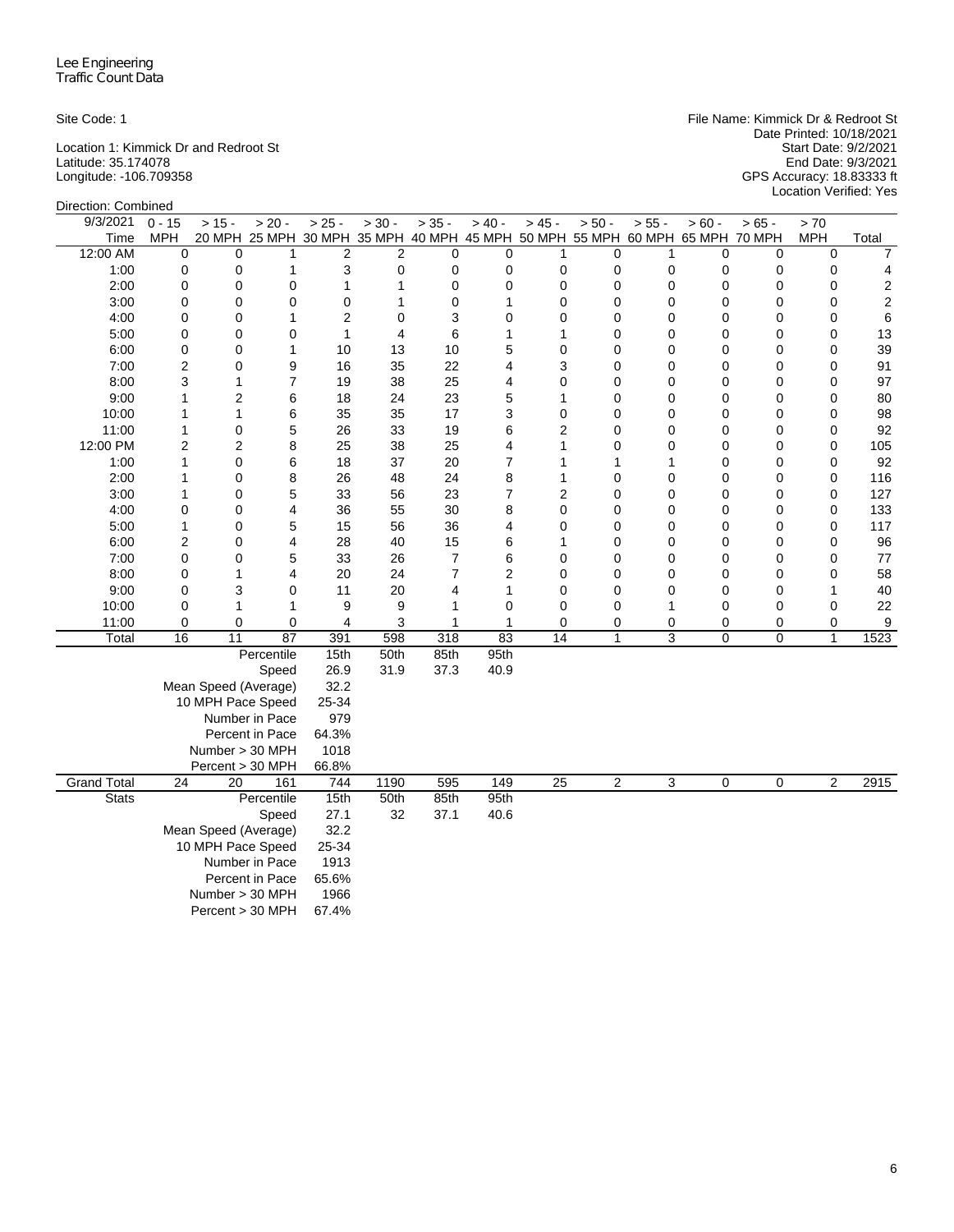Location 1: Kimmick Dr and Paseo Del Norte Blvd<br>
Latitude: 0.000000<br>
Start Date: 9/3/2021 Latitude: 0.000000 Start Date: 9/3/2021 Longitude: 0.000000 GPS Accuracy: 0 ft

Site Code: 2 File Name: Kimmick Dr & PDN Location Verified: Yes

| 8/30/2021         | Monday      |                |         | Tuesday                                 |         | Wednesday      | Thursday            |                | Friday    |                |         | Saturday            |         | Sunday                        | Week Average |           |
|-------------------|-------------|----------------|---------|-----------------------------------------|---------|----------------|---------------------|----------------|-----------|----------------|---------|---------------------|---------|-------------------------------|--------------|-----------|
| Time              | A to B.     | B to A,        | A to B, | B to A,                                 | A to B, | B to A,        | A to B,             | B to A,        | A to B,   | B to A,        | A to B, | B to A,             | A to B, | B to A,                       | A to B.      | B to A,   |
|                   | None        | None           | None    | None                                    | None    | None           | None                | None           | None      | None           | None    | None                | None    | None                          | None         | None      |
|                   | Specified   | Specified      |         | Specified Specified Specified Specified |         |                | Specified Specified |                | Specified | Specified      |         | Specified Specified |         | Specified Specified Specified |              | Specified |
| 12:00 AM          |             |                |         |                                         |         |                | $\mathfrak{p}$      | $\overline{2}$ | 10        | $\overline{5}$ |         |                     |         |                               | 6            |           |
| 1:00              |             |                |         |                                         |         |                |                     | $\overline{2}$ |           | $\overline{2}$ |         |                     |         |                               |              | 2         |
| 2:00              |             |                |         |                                         |         |                |                     |                |           | 5              |         |                     |         |                               |              |           |
| 3:00              |             |                |         |                                         |         |                |                     |                |           | $\mathcal{P}$  |         |                     |         |                               |              |           |
| 4:00              |             |                |         |                                         |         |                |                     | 13             |           | $\overline{7}$ |         |                     |         |                               | 2            | 10        |
| 5:00              |             |                |         |                                         |         |                | 5                   | 30             | 3         | 24             |         |                     |         |                               |              | 27        |
| 6:00              |             |                |         |                                         |         |                | 23                  | 70             | 21        | 61             |         |                     |         |                               | 22           | 66        |
| 7:00              |             |                |         |                                         |         |                | 42                  | 151            | 47        | 130            |         |                     |         |                               | 44           | 140       |
| 8:00              |             |                |         |                                         |         |                | 52                  | 112            | 61        | 106            |         |                     |         |                               | 56           | 109       |
| 9:00              |             |                |         |                                         |         |                | 61                  | 80             | 44        | 81             |         |                     |         |                               | 52           | 80        |
| 10:00             |             |                |         |                                         |         |                | 65                  | 73             | 63        | 85             |         |                     |         |                               | 64           | 79        |
| 11:00             |             |                |         |                                         |         |                | 76                  | 90             | 63        | 79             |         |                     |         |                               | 70           | 84        |
| 12:00 PM          |             |                |         |                                         |         |                | 97                  | 78             | 81        | 82             |         |                     |         |                               | 89           | 80        |
| 1:00              |             |                |         |                                         |         |                | 84                  | 66             | 107       | 80             |         |                     |         |                               | 96           | 73        |
| 2:00              |             |                |         |                                         |         |                | 80                  | 77             | 107       | 97             |         |                     |         |                               | 94           | 87        |
| 3:00              |             |                |         |                                         |         |                | 123                 | 70             | 138       | 95             |         |                     |         |                               | 130          | 82        |
| 4:00              |             |                |         |                                         |         |                | 133                 | 100            | 143       | 121            |         |                     |         |                               | 138          | 110       |
| 5:00              |             |                |         |                                         |         |                | 149                 | 113            | 141       | 89             |         |                     |         |                               | 145          | 101       |
| 6:00              |             |                |         |                                         |         |                | 149                 | 71             | 108       | 79             |         |                     |         |                               | 128          | 75        |
| 7:00              |             |                |         |                                         |         |                | 87                  | 47             | 97        | 52             |         |                     |         |                               | 92           | 50        |
| 8:00              |             |                |         |                                         |         |                | 68                  | 38             | 65        | 39             |         |                     |         |                               | 66           | 38        |
| 9:00              |             |                |         |                                         |         |                | 52                  | 26             | 54        | 36             |         |                     |         |                               | 53           | 31        |
| 10:00             |             |                |         |                                         |         |                | 22                  | 11             | 40        | 6              |         |                     |         |                               | 31           | 8         |
| 11:00             |             |                |         | $\star$                                 |         |                | 15                  | 5              | 13        | 5              |         |                     |         | $\star$                       | 14           | 5         |
| Total             | $\mathbf 0$ | $\overline{0}$ | 0       | 0                                       | 0       | $\overline{0}$ | 1394                | 1329           | 1418      | 1368           | 0       | 0                   | 0       | $\mathbf 0$                   | 1404         | 1346      |
| Day               | $\Omega$    |                |         | $\mathbf 0$                             |         | 0              | 2723                |                | 2786      |                |         | 0                   |         | 0                             | 2750         |           |
| <b>AM Peak</b>    |             |                |         |                                         |         |                | 11:00               | 7:00           | 10:00     | 7:00           |         |                     |         |                               | 11:00        | 7:00      |
| Volume            |             |                |         |                                         |         |                | 76                  | 151            | 63        | 130            |         |                     |         |                               | 70           | 140       |
| <b>PM Peak</b>    |             |                |         |                                         |         |                | 5:00                | 5:00           | 4:00      | 4:00           |         |                     |         |                               | 5:00         | 4:00      |
| Volume            |             |                |         |                                         |         |                | 149                 | 113            | 143       | 121            |         |                     |         |                               | 145          | 110       |
| <b>Comb Total</b> | $\Omega$    |                |         | $\mathbf 0$                             |         | 0              | 2723                |                | 2786      |                |         | $\mathbf 0$         |         | 0                             | 2750         |           |
| <b>ADT</b>        |             | ADT: 2,754     |         | AADT: 2,754                             |         |                |                     |                |           |                |         |                     |         |                               |              |           |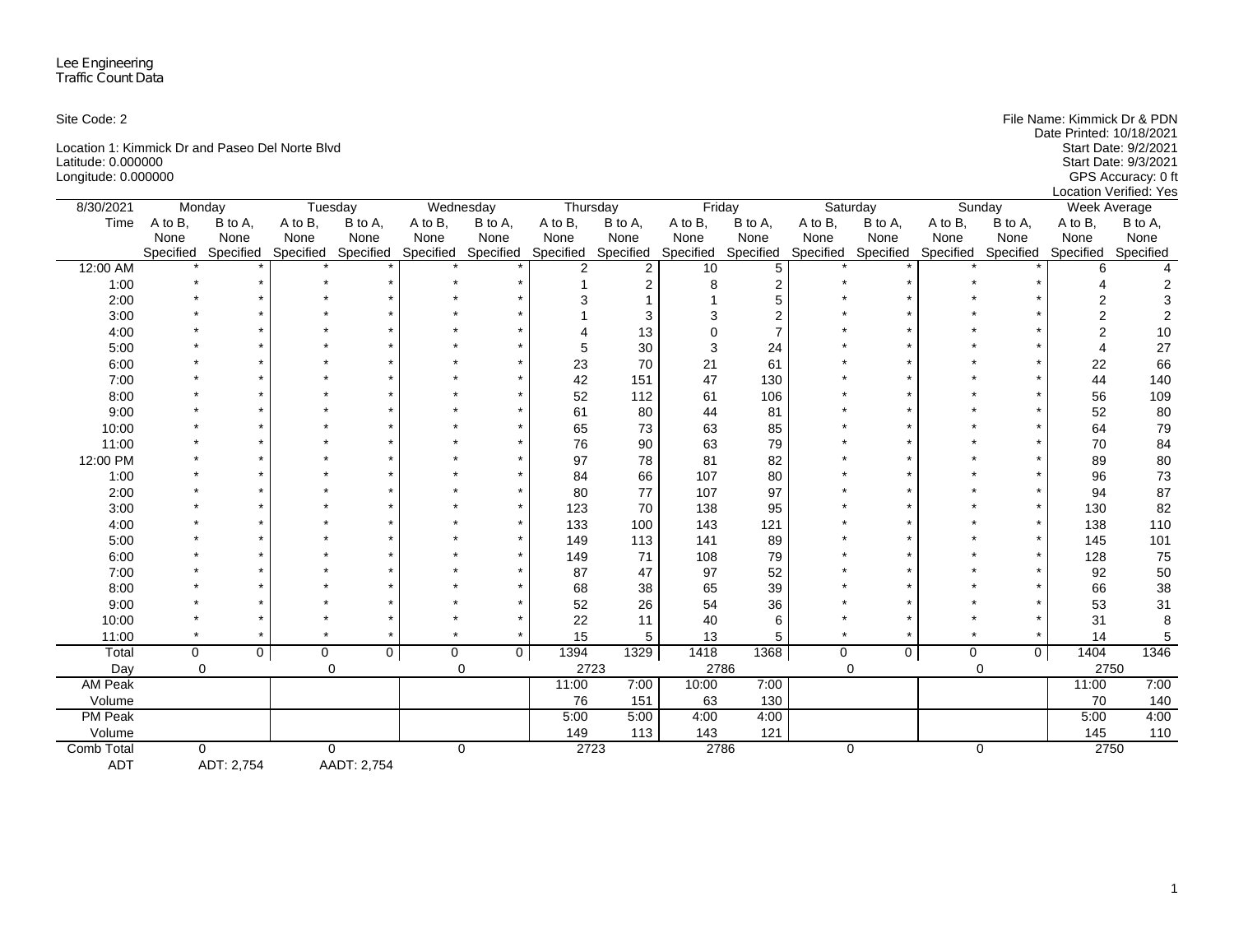Location 1: Kimmick Dr and Paseo Del Norte Blvd<br>
Latitude: 0.000000<br>
Start Date: 9/3/2021 Latitude: 0.000000 Start Date: 9/3/2021 Longitude: 0.000000 GPS Accuracy: 0 ft

Site Code: 2 **File Name: Kimmick Dr & PDN** File Name: Kimmick Dr & PDN Date Printed: 10/18/2021<br>Start Date: 9/2/2021 Location Verified: Yes

| Direction: A to B, None Specified |                |          |                |          |                             |                |                                    |          |          |          |               |              |            |                |
|-----------------------------------|----------------|----------|----------------|----------|-----------------------------|----------------|------------------------------------|----------|----------|----------|---------------|--------------|------------|----------------|
| 9/2/2021                          | $0 - 15$       | $> 15 -$ | $> 20 -$       | $> 25 -$ | $> 30 -$                    | $> 35 -$       | $> 40 -$                           | $> 45 -$ | $> 50 -$ | $> 55 -$ | $> 60 -$      | $> 65 -$     | > 70       |                |
| Time                              | <b>MPH</b>     |          |                |          | 20 MPH 25 MPH 30 MPH 35 MPH |                | 40 MPH 45 MPH 50 MPH 55 MPH 60 MPH |          |          |          | 65 MPH 70 MPH |              | <b>MPH</b> | Total          |
| 12:00 AM                          | $\Omega$       | $\Omega$ |                |          | $\Omega$                    | $\Omega$       | $\Omega$                           | $\Omega$ | 0        | $\Omega$ | $\Omega$      | $\Omega$     | $\Omega$   | $\mathfrak{p}$ |
| 1:00                              | 0              | 0        | 0              | 0        |                             | 0              | 0                                  | $\Omega$ | 0        | 0        | 0             | 0            | 0          |                |
| 2:00                              | 0              |          | $\Omega$       | 2        |                             |                |                                    | $\Omega$ |          |          |               | U            | 0          |                |
| 3:00                              | 0              |          | 0              |          |                             |                |                                    | 0        |          |          |               |              | 0          |                |
| 4:00                              |                |          |                |          |                             |                |                                    | n        |          |          |               |              | O          |                |
| 5:00                              |                |          |                |          |                             |                |                                    |          |          |          |               |              | 0          |                |
| 6:00                              | 0              |          | 0              |          | 11                          |                |                                    |          |          |          |               | O            | 0          | 23             |
| 7:00                              | $\overline{2}$ | O        |                | 7        | 21                          |                |                                    | O        | 0        | O        | O             | 0            | 0          | 42             |
| 8:00                              | 0              |          | 3              | 15       | 22                          | 10             |                                    |          | 0        | 0        |               | 0            | 0          | 52             |
| 9:00                              | O              |          | 3              | 17       | 26                          | 12             |                                    |          |          |          |               |              | O          | 61             |
| 10:00                             |                |          |                | 19       | 34                          | 5              |                                    | O        |          |          |               | 0            | 0          | 65             |
| 11:00                             |                |          | 4              | 25       | 32                          | 14             | n                                  | O        |          |          |               | O            | 0          | 76             |
| 12:00 PM                          |                |          | 5              | 30       | 44                          | 15             |                                    | O        |          |          |               | 0            | O          | 97             |
| 1:00                              |                |          | 4              | 21       | 38                          | 18             |                                    | 0        | 0        |          |               | 0            | 0          | 84             |
| 2:00                              |                |          | 3              | 20       | 39                          | 16             |                                    | O        | 0        | O        | O             | 0            | 0          | 80             |
| 3:00                              |                | 2        | 5              | 25       | 67                          | 19             | 3                                  |          |          |          |               | 0            | 0          | 123            |
| 4:00                              | 0              |          | 8              | 37       | 63                          | 19             |                                    |          |          |          |               | 0            | 0          | 133            |
| 5:00                              | 0              | 0        | 5              | 30       | 84                          | 26             | 2                                  | 0        | 0        | 2        |               | 0            | 0          | 149            |
| 6:00                              | 0              |          | 4              | 31       | 78                          | 31             | 5                                  | O        |          | $\Omega$ |               | 0            | $\Omega$   | 149            |
| 7:00                              | O              |          | 9              | 33       | 40                          | 4              | O                                  | O        |          | ŋ        |               | U            | $\Omega$   | 87             |
| 8:00                              |                |          | 3              | 22       | 34                          | 5              |                                    | 0        | 0        |          |               | 0            | 0          | 68             |
| 9:00                              | O              |          | $\overline{2}$ | 14       | 27                          | 8              |                                    | O        | ი        | O        |               | U            | 0          | 52             |
| 10:00                             |                |          | 4              | 5        | 10                          | 3              |                                    |          |          |          |               | 0            | 0          | 22             |
| 11:00                             | 0              | $\Omega$ | $\overline{2}$ | 4        | 6                           | $\overline{2}$ |                                    | 0        | 0        | 0        | 0             | 0            | $\Omega$   | 15             |
| Total                             | 6              | 16       | 78             | 363      | 681                         | 219            | 24                                 | 4        | 0        | 2        | 0             | $\mathbf{1}$ | $\Omega$   | 1394           |
|                                   |                |          | Percentile     | 15th     | 50th                        | 85th           | 95th                               |          |          |          |               |              |            |                |

Speed 27.1 31.5 35.3 38.2

Mean Speed (Average) 31.5 10 MPH Pace Speed 25-34 Number in Pace 1032 Percent in Pace 74.0% Number > 30 MPH 931 Percent > 30 MPH 66.8%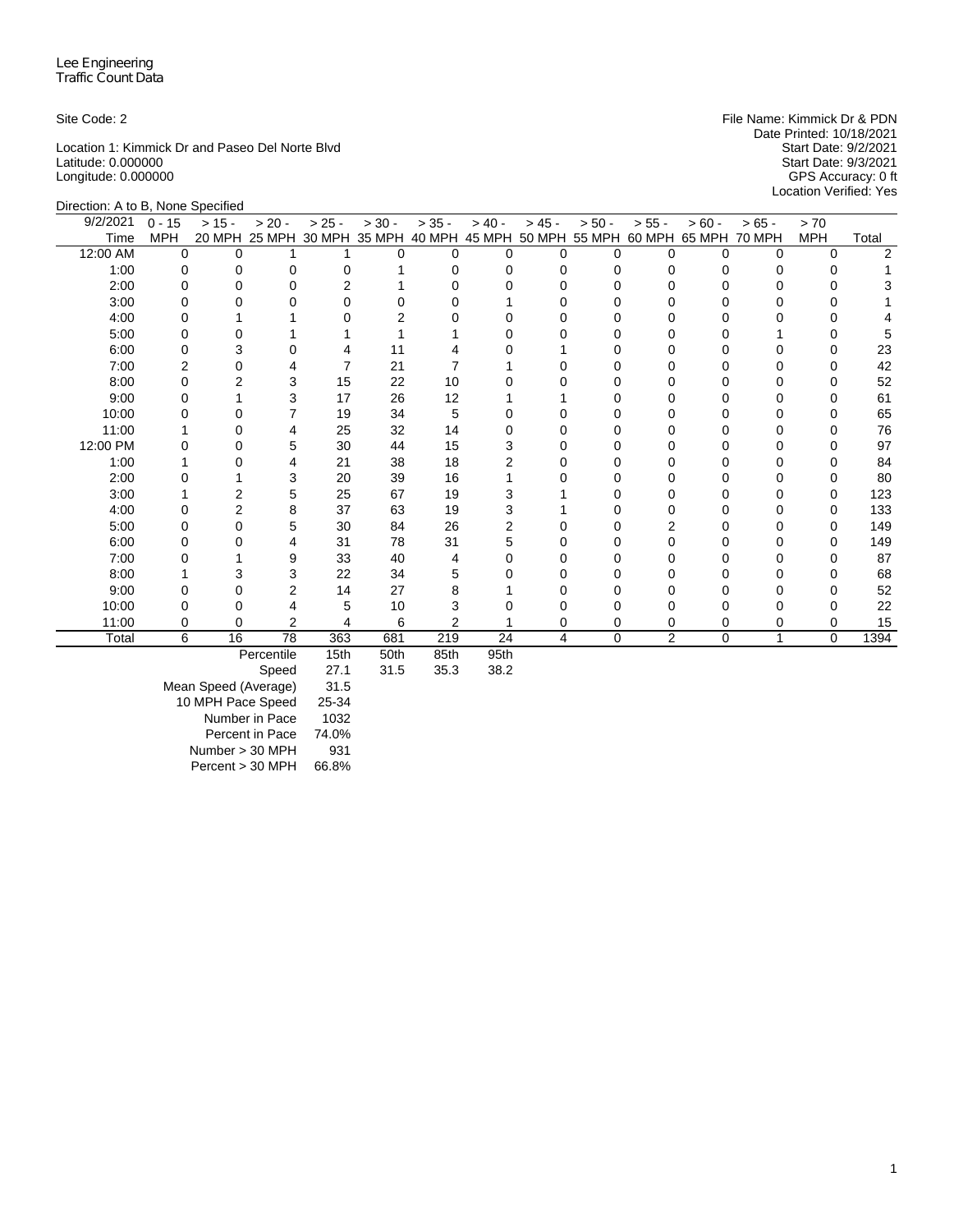Location 1: Kimmick Dr and Paseo Del Norte Blvd Start Date: 9/2/2021 Latitude: 0.000000 Start Date: 9/3/2021 Longitude: 0.000000 GPS Accuracy: 0 ft

Site Code: 2 File Name: Kimmick Dr & PDN Date Printed: 10/18/2021 Start Date: 9/2/2021<br>Start Date: 9/3/2021<br>GPS Accuracy: 0 ft<br>Location Verified: Yes

| $0 - 15$ | $> 15 -$                                                                                                                                                                                                                                    | $> 20 -$                                                                                                                                                                                                                           | $> 25 -$                                                                                                                                                                                                                                                                                                                                                                                                                                                                                                          | $> 30 -$                                                                                                                                                                                                               | $> 35 -$                                                                                                                                                       | $> 40 -$                                                                                                                                                                                                        | $> 45 -$                                                                                                                | $> 50 -$                                                                                                                                                                                                                                                                                                                                                                                                                   | $> 55 -$                                                                                                                                         | $> 60 -$                                                                                                                  | $> 65 -$                                                                                                                                                                  | > 70                                                                                                                                                                                                 |                                                                                                                                                                                                                                                                                                          |
|----------|---------------------------------------------------------------------------------------------------------------------------------------------------------------------------------------------------------------------------------------------|------------------------------------------------------------------------------------------------------------------------------------------------------------------------------------------------------------------------------------|-------------------------------------------------------------------------------------------------------------------------------------------------------------------------------------------------------------------------------------------------------------------------------------------------------------------------------------------------------------------------------------------------------------------------------------------------------------------------------------------------------------------|------------------------------------------------------------------------------------------------------------------------------------------------------------------------------------------------------------------------|----------------------------------------------------------------------------------------------------------------------------------------------------------------|-----------------------------------------------------------------------------------------------------------------------------------------------------------------------------------------------------------------|-------------------------------------------------------------------------------------------------------------------------|----------------------------------------------------------------------------------------------------------------------------------------------------------------------------------------------------------------------------------------------------------------------------------------------------------------------------------------------------------------------------------------------------------------------------|--------------------------------------------------------------------------------------------------------------------------------------------------|---------------------------------------------------------------------------------------------------------------------------|---------------------------------------------------------------------------------------------------------------------------------------------------------------------------|------------------------------------------------------------------------------------------------------------------------------------------------------------------------------------------------------|----------------------------------------------------------------------------------------------------------------------------------------------------------------------------------------------------------------------------------------------------------------------------------------------------------|
| MPH      |                                                                                                                                                                                                                                             |                                                                                                                                                                                                                                    |                                                                                                                                                                                                                                                                                                                                                                                                                                                                                                                   |                                                                                                                                                                                                                        |                                                                                                                                                                |                                                                                                                                                                                                                 |                                                                                                                         |                                                                                                                                                                                                                                                                                                                                                                                                                            |                                                                                                                                                  |                                                                                                                           |                                                                                                                                                                           | <b>MPH</b>                                                                                                                                                                                           | Total                                                                                                                                                                                                                                                                                                    |
| 0        | $\mathbf 0$                                                                                                                                                                                                                                 |                                                                                                                                                                                                                                    |                                                                                                                                                                                                                                                                                                                                                                                                                                                                                                                   | 3                                                                                                                                                                                                                      |                                                                                                                                                                | 1                                                                                                                                                                                                               |                                                                                                                         | 0                                                                                                                                                                                                                                                                                                                                                                                                                          |                                                                                                                                                  | 0                                                                                                                         | 0                                                                                                                                                                         | $\mathbf 0$                                                                                                                                                                                          | 10                                                                                                                                                                                                                                                                                                       |
|          |                                                                                                                                                                                                                                             |                                                                                                                                                                                                                                    |                                                                                                                                                                                                                                                                                                                                                                                                                                                                                                                   | 1                                                                                                                                                                                                                      |                                                                                                                                                                |                                                                                                                                                                                                                 |                                                                                                                         |                                                                                                                                                                                                                                                                                                                                                                                                                            |                                                                                                                                                  |                                                                                                                           |                                                                                                                                                                           |                                                                                                                                                                                                      | 8                                                                                                                                                                                                                                                                                                        |
|          |                                                                                                                                                                                                                                             |                                                                                                                                                                                                                                    |                                                                                                                                                                                                                                                                                                                                                                                                                                                                                                                   |                                                                                                                                                                                                                        |                                                                                                                                                                |                                                                                                                                                                                                                 |                                                                                                                         |                                                                                                                                                                                                                                                                                                                                                                                                                            |                                                                                                                                                  |                                                                                                                           |                                                                                                                                                                           |                                                                                                                                                                                                      | 1                                                                                                                                                                                                                                                                                                        |
|          |                                                                                                                                                                                                                                             |                                                                                                                                                                                                                                    |                                                                                                                                                                                                                                                                                                                                                                                                                                                                                                                   |                                                                                                                                                                                                                        |                                                                                                                                                                |                                                                                                                                                                                                                 |                                                                                                                         |                                                                                                                                                                                                                                                                                                                                                                                                                            |                                                                                                                                                  |                                                                                                                           |                                                                                                                                                                           |                                                                                                                                                                                                      | 3                                                                                                                                                                                                                                                                                                        |
|          |                                                                                                                                                                                                                                             |                                                                                                                                                                                                                                    |                                                                                                                                                                                                                                                                                                                                                                                                                                                                                                                   |                                                                                                                                                                                                                        |                                                                                                                                                                |                                                                                                                                                                                                                 |                                                                                                                         |                                                                                                                                                                                                                                                                                                                                                                                                                            |                                                                                                                                                  |                                                                                                                           |                                                                                                                                                                           |                                                                                                                                                                                                      | 0                                                                                                                                                                                                                                                                                                        |
|          |                                                                                                                                                                                                                                             |                                                                                                                                                                                                                                    |                                                                                                                                                                                                                                                                                                                                                                                                                                                                                                                   |                                                                                                                                                                                                                        |                                                                                                                                                                |                                                                                                                                                                                                                 |                                                                                                                         |                                                                                                                                                                                                                                                                                                                                                                                                                            |                                                                                                                                                  |                                                                                                                           |                                                                                                                                                                           |                                                                                                                                                                                                      | 3                                                                                                                                                                                                                                                                                                        |
|          |                                                                                                                                                                                                                                             |                                                                                                                                                                                                                                    |                                                                                                                                                                                                                                                                                                                                                                                                                                                                                                                   |                                                                                                                                                                                                                        |                                                                                                                                                                |                                                                                                                                                                                                                 |                                                                                                                         |                                                                                                                                                                                                                                                                                                                                                                                                                            |                                                                                                                                                  |                                                                                                                           |                                                                                                                                                                           |                                                                                                                                                                                                      | 21                                                                                                                                                                                                                                                                                                       |
|          |                                                                                                                                                                                                                                             |                                                                                                                                                                                                                                    |                                                                                                                                                                                                                                                                                                                                                                                                                                                                                                                   |                                                                                                                                                                                                                        |                                                                                                                                                                |                                                                                                                                                                                                                 |                                                                                                                         |                                                                                                                                                                                                                                                                                                                                                                                                                            |                                                                                                                                                  |                                                                                                                           |                                                                                                                                                                           |                                                                                                                                                                                                      | 47                                                                                                                                                                                                                                                                                                       |
|          |                                                                                                                                                                                                                                             |                                                                                                                                                                                                                                    |                                                                                                                                                                                                                                                                                                                                                                                                                                                                                                                   |                                                                                                                                                                                                                        |                                                                                                                                                                |                                                                                                                                                                                                                 |                                                                                                                         |                                                                                                                                                                                                                                                                                                                                                                                                                            |                                                                                                                                                  |                                                                                                                           |                                                                                                                                                                           |                                                                                                                                                                                                      | 61                                                                                                                                                                                                                                                                                                       |
|          |                                                                                                                                                                                                                                             |                                                                                                                                                                                                                                    |                                                                                                                                                                                                                                                                                                                                                                                                                                                                                                                   |                                                                                                                                                                                                                        |                                                                                                                                                                |                                                                                                                                                                                                                 |                                                                                                                         |                                                                                                                                                                                                                                                                                                                                                                                                                            |                                                                                                                                                  |                                                                                                                           |                                                                                                                                                                           |                                                                                                                                                                                                      | 44                                                                                                                                                                                                                                                                                                       |
|          |                                                                                                                                                                                                                                             |                                                                                                                                                                                                                                    |                                                                                                                                                                                                                                                                                                                                                                                                                                                                                                                   |                                                                                                                                                                                                                        |                                                                                                                                                                |                                                                                                                                                                                                                 |                                                                                                                         |                                                                                                                                                                                                                                                                                                                                                                                                                            |                                                                                                                                                  |                                                                                                                           |                                                                                                                                                                           |                                                                                                                                                                                                      | 63                                                                                                                                                                                                                                                                                                       |
|          |                                                                                                                                                                                                                                             |                                                                                                                                                                                                                                    |                                                                                                                                                                                                                                                                                                                                                                                                                                                                                                                   |                                                                                                                                                                                                                        |                                                                                                                                                                |                                                                                                                                                                                                                 |                                                                                                                         |                                                                                                                                                                                                                                                                                                                                                                                                                            |                                                                                                                                                  |                                                                                                                           |                                                                                                                                                                           |                                                                                                                                                                                                      | 63                                                                                                                                                                                                                                                                                                       |
|          |                                                                                                                                                                                                                                             |                                                                                                                                                                                                                                    |                                                                                                                                                                                                                                                                                                                                                                                                                                                                                                                   |                                                                                                                                                                                                                        |                                                                                                                                                                |                                                                                                                                                                                                                 |                                                                                                                         |                                                                                                                                                                                                                                                                                                                                                                                                                            |                                                                                                                                                  |                                                                                                                           |                                                                                                                                                                           |                                                                                                                                                                                                      | 81                                                                                                                                                                                                                                                                                                       |
|          |                                                                                                                                                                                                                                             |                                                                                                                                                                                                                                    |                                                                                                                                                                                                                                                                                                                                                                                                                                                                                                                   |                                                                                                                                                                                                                        |                                                                                                                                                                |                                                                                                                                                                                                                 |                                                                                                                         |                                                                                                                                                                                                                                                                                                                                                                                                                            |                                                                                                                                                  |                                                                                                                           |                                                                                                                                                                           |                                                                                                                                                                                                      | 107                                                                                                                                                                                                                                                                                                      |
|          |                                                                                                                                                                                                                                             |                                                                                                                                                                                                                                    |                                                                                                                                                                                                                                                                                                                                                                                                                                                                                                                   |                                                                                                                                                                                                                        |                                                                                                                                                                |                                                                                                                                                                                                                 |                                                                                                                         |                                                                                                                                                                                                                                                                                                                                                                                                                            |                                                                                                                                                  |                                                                                                                           |                                                                                                                                                                           |                                                                                                                                                                                                      | 107                                                                                                                                                                                                                                                                                                      |
|          |                                                                                                                                                                                                                                             |                                                                                                                                                                                                                                    |                                                                                                                                                                                                                                                                                                                                                                                                                                                                                                                   |                                                                                                                                                                                                                        |                                                                                                                                                                |                                                                                                                                                                                                                 |                                                                                                                         |                                                                                                                                                                                                                                                                                                                                                                                                                            |                                                                                                                                                  |                                                                                                                           |                                                                                                                                                                           |                                                                                                                                                                                                      | 138<br>143                                                                                                                                                                                                                                                                                               |
|          |                                                                                                                                                                                                                                             |                                                                                                                                                                                                                                    |                                                                                                                                                                                                                                                                                                                                                                                                                                                                                                                   |                                                                                                                                                                                                                        |                                                                                                                                                                |                                                                                                                                                                                                                 |                                                                                                                         |                                                                                                                                                                                                                                                                                                                                                                                                                            |                                                                                                                                                  |                                                                                                                           |                                                                                                                                                                           |                                                                                                                                                                                                      |                                                                                                                                                                                                                                                                                                          |
|          |                                                                                                                                                                                                                                             |                                                                                                                                                                                                                                    |                                                                                                                                                                                                                                                                                                                                                                                                                                                                                                                   |                                                                                                                                                                                                                        |                                                                                                                                                                |                                                                                                                                                                                                                 |                                                                                                                         |                                                                                                                                                                                                                                                                                                                                                                                                                            |                                                                                                                                                  |                                                                                                                           |                                                                                                                                                                           |                                                                                                                                                                                                      | 141<br>108                                                                                                                                                                                                                                                                                               |
|          |                                                                                                                                                                                                                                             |                                                                                                                                                                                                                                    |                                                                                                                                                                                                                                                                                                                                                                                                                                                                                                                   |                                                                                                                                                                                                                        |                                                                                                                                                                |                                                                                                                                                                                                                 |                                                                                                                         |                                                                                                                                                                                                                                                                                                                                                                                                                            |                                                                                                                                                  |                                                                                                                           |                                                                                                                                                                           |                                                                                                                                                                                                      | 97                                                                                                                                                                                                                                                                                                       |
|          |                                                                                                                                                                                                                                             |                                                                                                                                                                                                                                    |                                                                                                                                                                                                                                                                                                                                                                                                                                                                                                                   |                                                                                                                                                                                                                        |                                                                                                                                                                |                                                                                                                                                                                                                 |                                                                                                                         |                                                                                                                                                                                                                                                                                                                                                                                                                            |                                                                                                                                                  |                                                                                                                           |                                                                                                                                                                           |                                                                                                                                                                                                      | 65                                                                                                                                                                                                                                                                                                       |
|          |                                                                                                                                                                                                                                             |                                                                                                                                                                                                                                    |                                                                                                                                                                                                                                                                                                                                                                                                                                                                                                                   |                                                                                                                                                                                                                        |                                                                                                                                                                |                                                                                                                                                                                                                 |                                                                                                                         |                                                                                                                                                                                                                                                                                                                                                                                                                            |                                                                                                                                                  |                                                                                                                           |                                                                                                                                                                           |                                                                                                                                                                                                      | 54                                                                                                                                                                                                                                                                                                       |
|          |                                                                                                                                                                                                                                             |                                                                                                                                                                                                                                    |                                                                                                                                                                                                                                                                                                                                                                                                                                                                                                                   |                                                                                                                                                                                                                        |                                                                                                                                                                |                                                                                                                                                                                                                 |                                                                                                                         |                                                                                                                                                                                                                                                                                                                                                                                                                            |                                                                                                                                                  |                                                                                                                           |                                                                                                                                                                           |                                                                                                                                                                                                      | 40                                                                                                                                                                                                                                                                                                       |
|          |                                                                                                                                                                                                                                             |                                                                                                                                                                                                                                    |                                                                                                                                                                                                                                                                                                                                                                                                                                                                                                                   |                                                                                                                                                                                                                        |                                                                                                                                                                |                                                                                                                                                                                                                 |                                                                                                                         |                                                                                                                                                                                                                                                                                                                                                                                                                            |                                                                                                                                                  |                                                                                                                           |                                                                                                                                                                           |                                                                                                                                                                                                      | 13                                                                                                                                                                                                                                                                                                       |
|          |                                                                                                                                                                                                                                             |                                                                                                                                                                                                                                    |                                                                                                                                                                                                                                                                                                                                                                                                                                                                                                                   |                                                                                                                                                                                                                        |                                                                                                                                                                |                                                                                                                                                                                                                 |                                                                                                                         |                                                                                                                                                                                                                                                                                                                                                                                                                            |                                                                                                                                                  |                                                                                                                           |                                                                                                                                                                           |                                                                                                                                                                                                      | 1418                                                                                                                                                                                                                                                                                                     |
|          |                                                                                                                                                                                                                                             |                                                                                                                                                                                                                                    |                                                                                                                                                                                                                                                                                                                                                                                                                                                                                                                   |                                                                                                                                                                                                                        |                                                                                                                                                                |                                                                                                                                                                                                                 |                                                                                                                         |                                                                                                                                                                                                                                                                                                                                                                                                                            |                                                                                                                                                  |                                                                                                                           |                                                                                                                                                                           |                                                                                                                                                                                                      |                                                                                                                                                                                                                                                                                                          |
|          |                                                                                                                                                                                                                                             |                                                                                                                                                                                                                                    |                                                                                                                                                                                                                                                                                                                                                                                                                                                                                                                   |                                                                                                                                                                                                                        |                                                                                                                                                                |                                                                                                                                                                                                                 |                                                                                                                         |                                                                                                                                                                                                                                                                                                                                                                                                                            |                                                                                                                                                  |                                                                                                                           |                                                                                                                                                                           |                                                                                                                                                                                                      |                                                                                                                                                                                                                                                                                                          |
|          |                                                                                                                                                                                                                                             |                                                                                                                                                                                                                                    |                                                                                                                                                                                                                                                                                                                                                                                                                                                                                                                   |                                                                                                                                                                                                                        |                                                                                                                                                                |                                                                                                                                                                                                                 |                                                                                                                         |                                                                                                                                                                                                                                                                                                                                                                                                                            |                                                                                                                                                  |                                                                                                                           |                                                                                                                                                                           |                                                                                                                                                                                                      |                                                                                                                                                                                                                                                                                                          |
|          |                                                                                                                                                                                                                                             |                                                                                                                                                                                                                                    |                                                                                                                                                                                                                                                                                                                                                                                                                                                                                                                   |                                                                                                                                                                                                                        |                                                                                                                                                                |                                                                                                                                                                                                                 |                                                                                                                         |                                                                                                                                                                                                                                                                                                                                                                                                                            |                                                                                                                                                  |                                                                                                                           |                                                                                                                                                                           |                                                                                                                                                                                                      |                                                                                                                                                                                                                                                                                                          |
|          |                                                                                                                                                                                                                                             |                                                                                                                                                                                                                                    |                                                                                                                                                                                                                                                                                                                                                                                                                                                                                                                   |                                                                                                                                                                                                                        |                                                                                                                                                                |                                                                                                                                                                                                                 |                                                                                                                         |                                                                                                                                                                                                                                                                                                                                                                                                                            |                                                                                                                                                  |                                                                                                                           |                                                                                                                                                                           |                                                                                                                                                                                                      |                                                                                                                                                                                                                                                                                                          |
|          |                                                                                                                                                                                                                                             |                                                                                                                                                                                                                                    |                                                                                                                                                                                                                                                                                                                                                                                                                                                                                                                   |                                                                                                                                                                                                                        |                                                                                                                                                                |                                                                                                                                                                                                                 |                                                                                                                         |                                                                                                                                                                                                                                                                                                                                                                                                                            |                                                                                                                                                  |                                                                                                                           |                                                                                                                                                                           |                                                                                                                                                                                                      |                                                                                                                                                                                                                                                                                                          |
|          |                                                                                                                                                                                                                                             |                                                                                                                                                                                                                                    |                                                                                                                                                                                                                                                                                                                                                                                                                                                                                                                   |                                                                                                                                                                                                                        |                                                                                                                                                                |                                                                                                                                                                                                                 |                                                                                                                         |                                                                                                                                                                                                                                                                                                                                                                                                                            |                                                                                                                                                  |                                                                                                                           |                                                                                                                                                                           |                                                                                                                                                                                                      |                                                                                                                                                                                                                                                                                                          |
|          |                                                                                                                                                                                                                                             |                                                                                                                                                                                                                                    |                                                                                                                                                                                                                                                                                                                                                                                                                                                                                                                   |                                                                                                                                                                                                                        |                                                                                                                                                                |                                                                                                                                                                                                                 |                                                                                                                         |                                                                                                                                                                                                                                                                                                                                                                                                                            |                                                                                                                                                  |                                                                                                                           |                                                                                                                                                                           |                                                                                                                                                                                                      |                                                                                                                                                                                                                                                                                                          |
| 19       | 24                                                                                                                                                                                                                                          | 167                                                                                                                                                                                                                                | 752                                                                                                                                                                                                                                                                                                                                                                                                                                                                                                               | 1343                                                                                                                                                                                                                   | 443                                                                                                                                                            |                                                                                                                                                                                                                 |                                                                                                                         |                                                                                                                                                                                                                                                                                                                                                                                                                            |                                                                                                                                                  | 0                                                                                                                         | $\mathbf{1}$                                                                                                                                                              | $\mathbf 0$                                                                                                                                                                                          | 2812                                                                                                                                                                                                                                                                                                     |
|          |                                                                                                                                                                                                                                             |                                                                                                                                                                                                                                    | 15th                                                                                                                                                                                                                                                                                                                                                                                                                                                                                                              | 50th                                                                                                                                                                                                                   | 85th                                                                                                                                                           | 95th                                                                                                                                                                                                            |                                                                                                                         |                                                                                                                                                                                                                                                                                                                                                                                                                            |                                                                                                                                                  |                                                                                                                           |                                                                                                                                                                           |                                                                                                                                                                                                      |                                                                                                                                                                                                                                                                                                          |
|          |                                                                                                                                                                                                                                             | Speed                                                                                                                                                                                                                              | 27.1                                                                                                                                                                                                                                                                                                                                                                                                                                                                                                              | 31.4                                                                                                                                                                                                                   | 35.3                                                                                                                                                           | 38.1                                                                                                                                                                                                            |                                                                                                                         |                                                                                                                                                                                                                                                                                                                                                                                                                            |                                                                                                                                                  |                                                                                                                           |                                                                                                                                                                           |                                                                                                                                                                                                      |                                                                                                                                                                                                                                                                                                          |
|          |                                                                                                                                                                                                                                             |                                                                                                                                                                                                                                    | 31.4                                                                                                                                                                                                                                                                                                                                                                                                                                                                                                              |                                                                                                                                                                                                                        |                                                                                                                                                                |                                                                                                                                                                                                                 |                                                                                                                         |                                                                                                                                                                                                                                                                                                                                                                                                                            |                                                                                                                                                  |                                                                                                                           |                                                                                                                                                                           |                                                                                                                                                                                                      |                                                                                                                                                                                                                                                                                                          |
|          |                                                                                                                                                                                                                                             |                                                                                                                                                                                                                                    | 25-34                                                                                                                                                                                                                                                                                                                                                                                                                                                                                                             |                                                                                                                                                                                                                        |                                                                                                                                                                |                                                                                                                                                                                                                 |                                                                                                                         |                                                                                                                                                                                                                                                                                                                                                                                                                            |                                                                                                                                                  |                                                                                                                           |                                                                                                                                                                           |                                                                                                                                                                                                      |                                                                                                                                                                                                                                                                                                          |
|          |                                                                                                                                                                                                                                             |                                                                                                                                                                                                                                    | 2071                                                                                                                                                                                                                                                                                                                                                                                                                                                                                                              |                                                                                                                                                                                                                        |                                                                                                                                                                |                                                                                                                                                                                                                 |                                                                                                                         |                                                                                                                                                                                                                                                                                                                                                                                                                            |                                                                                                                                                  |                                                                                                                           |                                                                                                                                                                           |                                                                                                                                                                                                      |                                                                                                                                                                                                                                                                                                          |
|          |                                                                                                                                                                                                                                             |                                                                                                                                                                                                                                    | 73.6%                                                                                                                                                                                                                                                                                                                                                                                                                                                                                                             |                                                                                                                                                                                                                        |                                                                                                                                                                |                                                                                                                                                                                                                 |                                                                                                                         |                                                                                                                                                                                                                                                                                                                                                                                                                            |                                                                                                                                                  |                                                                                                                           |                                                                                                                                                                           |                                                                                                                                                                                                      |                                                                                                                                                                                                                                                                                                          |
|          |                                                                                                                                                                                                                                             |                                                                                                                                                                                                                                    | 1850                                                                                                                                                                                                                                                                                                                                                                                                                                                                                                              |                                                                                                                                                                                                                        |                                                                                                                                                                |                                                                                                                                                                                                                 |                                                                                                                         |                                                                                                                                                                                                                                                                                                                                                                                                                            |                                                                                                                                                  |                                                                                                                           |                                                                                                                                                                           |                                                                                                                                                                                                      |                                                                                                                                                                                                                                                                                                          |
|          |                                                                                                                                                                                                                                             |                                                                                                                                                                                                                                    | 65.8%                                                                                                                                                                                                                                                                                                                                                                                                                                                                                                             |                                                                                                                                                                                                                        |                                                                                                                                                                |                                                                                                                                                                                                                 |                                                                                                                         |                                                                                                                                                                                                                                                                                                                                                                                                                            |                                                                                                                                                  |                                                                                                                           |                                                                                                                                                                           |                                                                                                                                                                                                      |                                                                                                                                                                                                                                                                                                          |
|          | 0<br>0<br>0<br>0<br>$\mathbf 0$<br>0<br>2<br>0<br>0<br>0<br>$\mathbf 0$<br>3<br>$\mathbf{1}$<br>3<br>$\mathsf 0$<br>$\mathbf{1}$<br>0<br>$\mathbf{1}$<br>$\mathbf{1}$<br>$\mathbf{1}$<br>0<br>$\mathbf 0$<br>$\mathbf 0$<br>$\overline{13}$ | Direction: A to B, None Specified<br>0<br>0<br>$\mathbf 0$<br>$\mathbf 0$<br>$\mathbf 0$<br>0<br>1<br>0<br>1<br>0<br>1<br>0<br>0<br>0<br>0<br>$\mathbf 0$<br>$\overline{2}$<br>0<br>$\mathbf 0$<br>1<br>1<br>$\mathbf 0$<br>1<br>8 | $\overline{2}$<br>3<br>0<br>$\mathbf 0$<br>$\Omega$<br>1<br>$\overline{2}$<br>5<br>4<br>5<br>$\overline{c}$<br>$\overline{c}$<br>3<br>5<br>$\overline{2}$<br>6<br>$\overline{7}$<br>3<br>5<br>7<br>6<br>11<br>3<br>5<br>89<br>Percentile<br>Speed<br>Mean Speed (Average)<br>10 MPH Pace Speed<br>Number in Pace<br>Percent in Pace<br>Number > 30 MPH<br>Percent > 30 MPH<br>Percentile<br>Mean Speed (Average)<br>10 MPH Pace Speed<br>Number in Pace<br>Percent in Pace<br>Number > 30 MPH<br>Percent > 30 MPH | 2<br>4<br>0<br>0<br>0<br>$\mathbf 0$<br>9<br>12<br>16<br>8<br>19<br>22<br>17<br>27<br>26<br>40<br>46<br>31<br>25<br>30<br>18<br>13<br>20<br>4<br>389<br>15th<br>27.1<br>31.3<br>25-34<br>1040<br>73.3%<br>919<br>64.8% | 1<br>2<br>0<br>2<br>$\overline{7}$<br>19<br>25<br>17<br>33<br>27<br>40<br>54<br>54<br>68<br>67<br>79<br>48<br>45<br>35<br>21<br>11<br>3<br>662<br>50th<br>31.3 | $\overline{2}$<br>0<br>$\mathbf 0$<br>1<br>$\mathbf 0$<br>$\mathbf 0$<br>3<br>8<br>16<br>12<br>8<br>9<br>17<br>16<br>21<br>20<br>17<br>23<br>21<br>13<br>4<br>8<br>5<br>$\boldsymbol{0}$<br>224<br>85th<br>35.3 | 0<br>0<br>1<br>1<br>$\mathbf 0$<br>3<br>1<br>$\overline{4}$<br>4<br>8<br>1<br>0<br>$\mathbf 0$<br>1<br>30<br>95th<br>38 | 0<br>0<br>0<br>$\mathbf 0$<br>$\mathbf 0$<br>$\mathbf 0$<br>$\mathbf 0$<br>$\mathbf 0$<br>$\mathbf 0$<br>$\mathbf 0$<br>$\mathbf 0$<br>$\mathbf 0$<br>0<br>$\mathbf 0$<br>$\mathbf 0$<br>$\mathbf 0$<br>$\overline{2}$<br>$\mathbf 0$<br>$\mathbf{1}$<br>$\mathbf{1}$<br>$\mathbf 0$<br>$\mathbf 0$<br>1<br>3<br>$\mathbf 0$<br>$\mathbf 0$<br>$\mathbf 0$<br>0<br>$\mathbf 0$<br>0<br>$\mathbf 0$<br>0<br>$\overline{54}$ | 0<br>0<br>0<br>0<br>0<br>0<br>0<br>0<br>0<br>0<br>0<br>0<br>0<br>0<br>0<br>0<br>0<br>0<br>0<br>0<br>0<br>0<br>0<br>0<br>3<br>0<br>$\overline{7}$ | 0<br>0<br>0<br>0<br>0<br>0<br>0<br>0<br>0<br>0<br>0<br>0<br>0<br>0<br>0<br>0<br>0<br>0<br>0<br>0<br>0<br>0<br>0<br>0<br>0 | 0<br>0<br>0<br>0<br>0<br>0<br>0<br>0<br>0<br>0<br>0<br>0<br>0<br>0<br>$\mathsf 0$<br>$\mathbf 0$<br>0<br>0<br>0<br>0<br>0<br>0<br>0<br>$\mathsf 0$<br>0<br>$\overline{2}$ | 20 MPH 25 MPH 30 MPH 35 MPH 40 MPH 45 MPH 50 MPH 55 MPH 60 MPH 65 MPH 70 MPH<br>0<br>0<br>0<br>0<br>0<br>0<br>0<br>0<br>0<br>0<br>0<br>0<br>0<br>0<br>0<br>0<br>0<br>0<br>0<br>0<br>0<br>0<br>0<br>0 | 0<br>0<br>$\mathbf 0$<br>0<br>$\mathbf 0$<br>$\mathbf 0$<br>$\mathbf 0$<br>$\mathbf 0$<br>$\mathbf 0$<br>$\mathbf 0$<br>$\mathbf 0$<br>$\mathbf 0$<br>$\mathbf 0$<br>$\mathbf 0$<br>$\mathbf 0$<br>$\mathbf 0$<br>$\mathbf 0$<br>$\mathbf 0$<br>$\mathbf 0$<br>0<br>$\mathbf 0$<br>0<br>0<br>$\mathbf 0$ |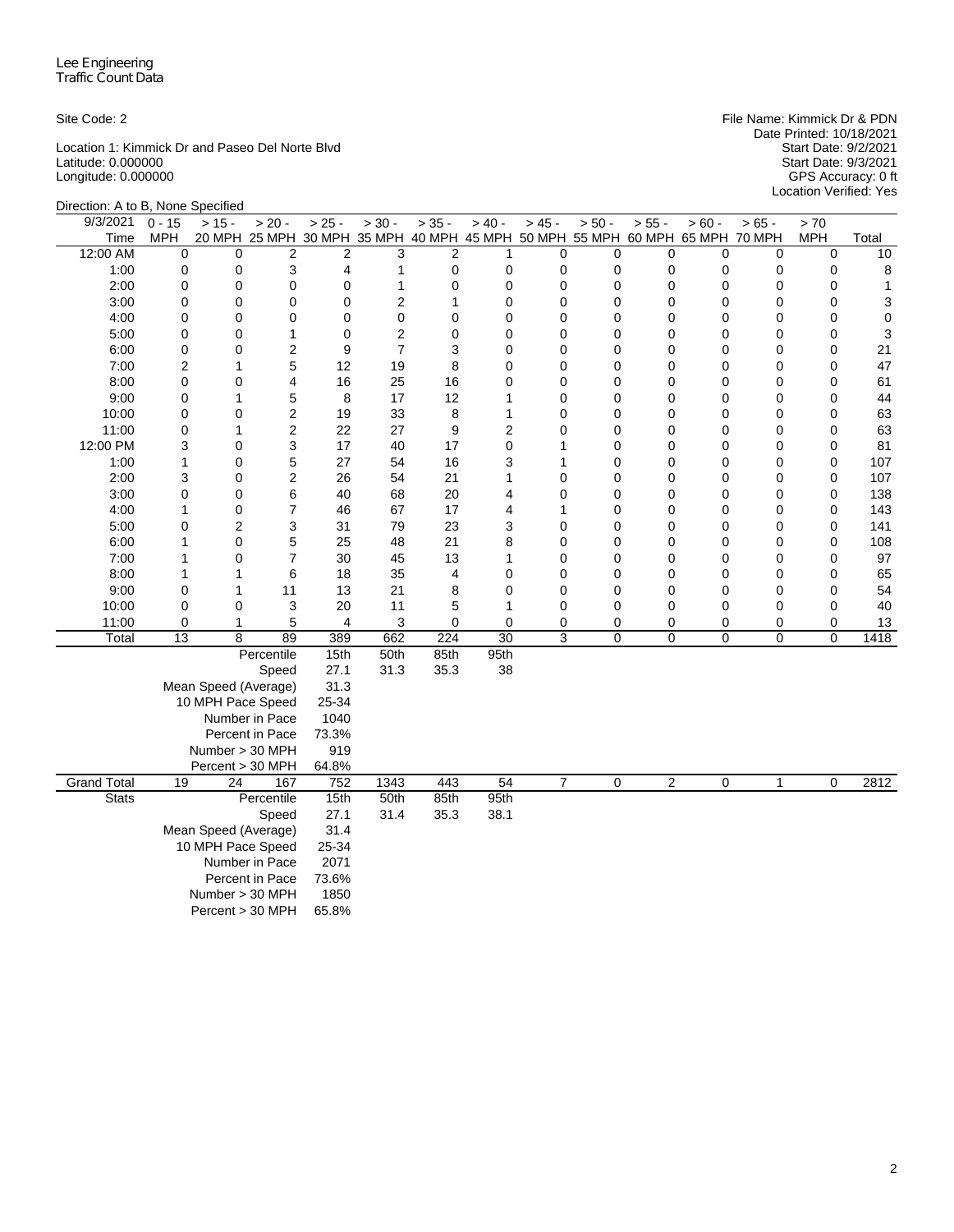Location 1: Kimmick Dr and Paseo Del Norte Blvd<br>
Latitude: 0.000000<br>
Start Date: 9/3/2021 Latitude: 0.000000 Start Date: 9/3/2021 Longitude: 0.000000 GPS Accuracy: 0 ft

Site Code: 2 **File Name: Kimmick Dr & PDN** File Name: Kimmick Dr & PDN Date Printed: 10/18/2021<br>Start Date: 9/2/2021 Location Verified: Yes

| Direction: B to A, None Specified |            |          |            |          |                             |          |           |          |                             |          |          |               |            |       |
|-----------------------------------|------------|----------|------------|----------|-----------------------------|----------|-----------|----------|-----------------------------|----------|----------|---------------|------------|-------|
| 9/2/2021                          | $0 - 15$   | $> 15 -$ | $> 20 -$   | $> 25 -$ | $> 30 -$                    | $> 35 -$ | $> 40 -$  | $> 45 -$ | $> 50 -$                    | $> 55 -$ | $> 60 -$ | $>65 -$       | > 70       |       |
| Time                              | <b>MPH</b> |          |            |          | 20 MPH 25 MPH 30 MPH 35 MPH | 40 MPH   |           |          | 45 MPH 50 MPH 55 MPH 60 MPH |          | 65 MPH   | <b>70 MPH</b> | <b>MPH</b> | Total |
| 12:00 AM                          | $\Omega$   | O        | $\Omega$   |          |                             | $\Omega$ | U         | $\Omega$ | U                           | $\Omega$ | $\Omega$ | U             | 0          | 2     |
| 1:00                              | O          |          |            |          |                             |          |           | O        |                             |          |          |               |            |       |
| 2:00                              |            |          |            |          |                             |          |           |          |                             |          |          |               |            |       |
| 3:00                              | O          |          | O          |          |                             |          |           | O        | o                           |          |          |               | O          |       |
| 4:00                              |            |          |            | 8        |                             |          |           |          |                             |          |          |               | 0          | 13    |
| 5:00                              |            |          |            | 12       | 10                          |          |           | U        |                             |          |          |               | O          | 30    |
| 6:00                              | 0          | 6        | 15         | 31       | 14                          |          |           | O        |                             |          |          |               | O          | 70    |
| 7:00                              | 8          | 5        | 22         | 74       | 39                          |          |           |          |                             |          |          |               | 0          | 151   |
| 8:00                              | O          |          | 15         | 55       | 35                          |          |           | n        |                             |          |          |               | 0          | 112   |
| 9:00                              |            | 3        | 17         | 27       | 30                          | 3        |           |          |                             |          |          |               | O          | 80    |
| 10:00                             |            |          | 13         | 30       | 23                          |          |           |          |                             |          |          |               | O          | 73    |
| 11:00                             |            |          | 16         | 44       | 24                          |          |           |          |                             |          |          |               | O          | 90    |
| 12:00 PM                          |            |          | 13         | 34       | 26                          |          |           | 0        | ი                           |          |          |               | 0          | 78    |
| 1:00                              |            |          | 9          | 27       | 24                          |          |           | O        | o                           |          |          |               | 0          | 66    |
| 2:00                              |            |          | 14         | 35       | 20                          |          |           |          |                             |          |          |               |            | 77    |
| 3:00                              |            |          | 11         | 33       | 21                          |          |           | O        |                             |          |          |               | O          | 70    |
| 4:00                              |            |          | 18         | 47       | 30                          | з        |           | O        | o                           |          |          |               | 0          | 100   |
| 5:00                              | 3          |          | 24         | 47       | 38                          |          |           |          |                             |          |          |               | 0          | 113   |
| 6:00                              |            |          | 16         | 33       | 19                          |          |           |          |                             |          |          |               | O          | 71    |
| 7:00                              | U          | 5        | 10         | 24       |                             |          |           | O        | o                           |          |          |               | O          | 47    |
| 8:00                              | 3          |          | 12         | 15       |                             |          |           |          |                             |          |          |               |            | 38    |
| 9:00                              |            |          | 3          | 20       |                             |          |           |          |                             |          |          |               |            | 26    |
| 10:00                             |            |          |            | 3        |                             |          |           | O        | ი                           |          |          |               | O          | 11    |
| 11:00                             |            | 0        |            | 3        |                             |          | 0         | 0        | 0                           | 0        |          | 0             | 0          | 5     |
| Total                             | 21         | 47       | 235        | 606      | 376                         | 40       | 4         | $\Omega$ | $\mathbf 0$                 | $\Omega$ | $\Omega$ | 0             | 0          | 1329  |
|                                   |            |          | Derooptile | $4E+h$   | $E$ $O$ <sup>+</sup> $h$    | 0Fth     | $O E + h$ |          |                             |          |          |               |            |       |

Percentile 15th 50th 85th 95th

Mean Speed (Average) 27.8 10 MPH Pace Speed 25-34 Number in Pace 979 Percent in Pace 73.7% Number > 30 MPH 420 Percent > 30 MPH 31.6%

Speed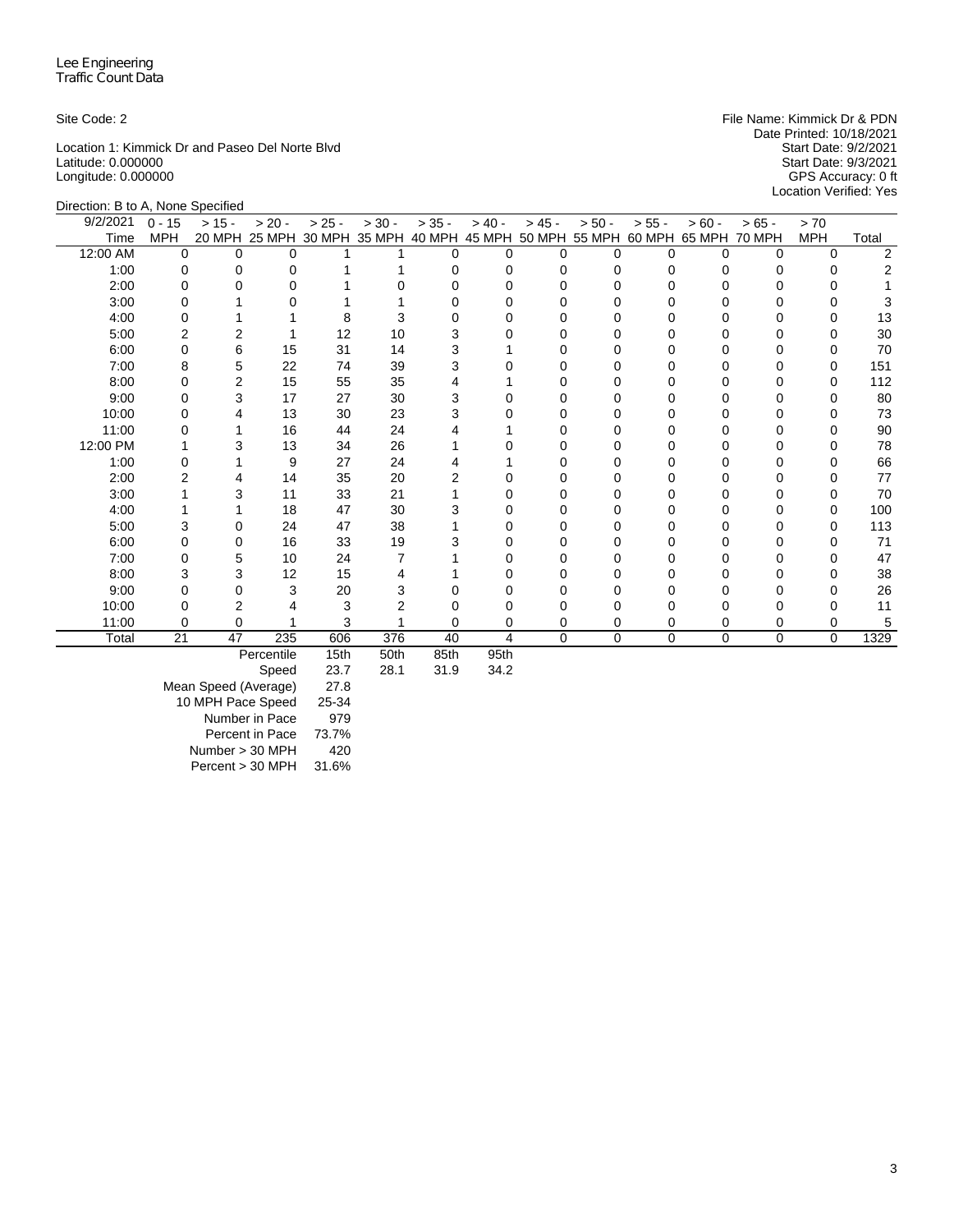Location 1: Kimmick Dr and Paseo Del Norte Blvd Start Date: 9/2/2021 Latitude: 0.000000 Start Date: 9/3/2021 Longitude: 0.000000 GPS Accuracy: 0 ft

Site Code: 2 File Name: Kimmick Dr & PDN Date Printed: 10/18/2021 Start Date: 9/2/2021<br>Start Date: 9/3/2021<br>GPS Accuracy: 0 ft<br>Location Verified: Yes

| Direction: B to A, None Specified |                                                                      |                     |                  |                                                                              |                |                 |                |                            |             |                  |             |             |                            |                |
|-----------------------------------|----------------------------------------------------------------------|---------------------|------------------|------------------------------------------------------------------------------|----------------|-----------------|----------------|----------------------------|-------------|------------------|-------------|-------------|----------------------------|----------------|
| 9/3/2021                          | $0 - 15$                                                             | $> 15 -$            | $> 20 -$         | $> 25 -$                                                                     | $> 30 -$       | $> 35 -$        | $> 40 -$       | $> 45 -$                   | $> 50 -$    | $> 55 -$         | $> 60 -$    | $> 65 -$    | > 70                       |                |
| Time                              | MPH                                                                  |                     |                  | 20 MPH 25 MPH 30 MPH 35 MPH 40 MPH 45 MPH 50 MPH 55 MPH 60 MPH 65 MPH 70 MPH |                |                 |                |                            |             |                  |             |             | <b>MPH</b>                 | Total          |
| 12:00 AM                          | 0                                                                    | 1                   | 1                | 3                                                                            | 0              | 0               | 0              | 0                          | 0           | $\mathbf 0$      | $\mathbf 0$ | 0           | 0                          | 5              |
| 1:00                              | 0                                                                    | 1                   | $\mathbf{1}$     | 0                                                                            | 0              | 0               | 0              | 0                          | 0           | $\mathbf 0$      | 0           | 0           | 0                          | $\overline{c}$ |
| 2:00                              | 0                                                                    | 2                   | $\mathbf 0$      | 2                                                                            | 1              | 0               | 0              | $\mathbf 0$                | 0           | $\mathbf 0$      | 0           | 0           | $\mathbf 0$                | 5              |
| 3:00                              | $\mathbf 0$                                                          | $\mathbf 0$         | $\mathbf 0$      | 1                                                                            | 1              | 0               | 0              | $\mathbf 0$                | 0           | 0                | 0           | 0           | 0                          | $\overline{c}$ |
| 4:00                              | 0                                                                    | 1                   | 3                | $\overline{2}$                                                               | 1              | 0               | 0              | $\mathbf 0$                | 0           | $\mathbf 0$      | 0           | 0           | $\mathbf 0$                | $\overline{7}$ |
| 5:00                              | $\mathbf 0$                                                          | 1                   | $\mathbf{1}$     | 9                                                                            | 10             | $\overline{2}$  | 1              | $\mathbf 0$                | 0           | $\mathbf 0$      | 0           | 0           | $\mathbf 0$                | 24             |
| 6:00                              | 0                                                                    | 0                   | 13               | 31                                                                           | 16             | 1               | 0              | $\mathbf 0$                | 0           | 0                | 0           | 0           | 0                          | 61             |
| 7:00                              | 2                                                                    | 5                   | 19               | 60                                                                           | 40             | 4               | 0              | $\mathbf 0$                | 0           | $\mathbf 0$      | 0           | 0           | $\mathbf 0$                | 130            |
| 8:00                              | 3                                                                    | 5                   | 15               | 48                                                                           | 31             | 4               | 0              | $\mathbf 0$                | 0           | $\mathbf 0$      | 0           | 0           | $\mathbf 0$                | 106            |
| 9:00                              | $\overline{c}$                                                       | 3                   | 12               | 33                                                                           | 28             | 3               | 0              | $\mathbf 0$                | 0           | 0                | 0           | 0           | $\mathbf 0$                | 81             |
| 10:00                             | 0                                                                    | $\overline{2}$      | 19               | 45                                                                           | 15             | 3               | 1              | $\mathbf 0$                | 0           | $\mathbf 0$      | 0           | $\mathbf 0$ | $\mathbf 0$                | 85             |
| 11:00                             | $\overline{2}$<br>$\mathbf{1}$                                       | 1                   | 15<br>12         | 26                                                                           | 26             | 9<br>1          | 0              | $\mathbf 0$<br>$\mathbf 0$ | 0           | $\mathbf 0$      | 0           | 0           | $\mathbf 0$<br>$\mathbf 0$ | 79             |
| 12:00 PM<br>1:00                  | $\mathbf 0$                                                          | 4<br>$\overline{2}$ | 18               | 41<br>32                                                                     | 23<br>25       | 3               | 0<br>0         | $\mathbf 0$                | 0<br>0      | 0<br>$\mathbf 0$ | 0<br>0      | 0<br>0      | $\mathbf 0$                | 82<br>80       |
| 2:00                              | $\overline{2}$                                                       | 6                   | 15               | 47                                                                           | 23             | 4               | 0              | 0                          | 0           | $\mathbf 0$      | 0           | 0           | $\mathbf 0$                | 97             |
| 3:00                              | $\overline{c}$                                                       | 6                   | 23               | 44                                                                           | 17             | 3               | 0              | $\mathbf 0$                | 0           | 0                | 0           | 0           | $\mathbf 0$                | 95             |
| 4:00                              | 0                                                                    | 4                   | 28               | 59                                                                           | 28             | $\overline{c}$  | 0              | $\mathbf 0$                | 0           | $\mathbf 0$      | 0           | 0           | $\mathbf 0$                | 121            |
| 5:00                              | $\mathbf{1}$                                                         | 6                   | 19               | 46                                                                           | 15             | $\overline{c}$  | 0              | $\mathbf 0$                | $\mathbf 0$ | $\mathbf 0$      | 0           | 0           | $\mathbf 0$                | 89             |
| 6:00                              | 4                                                                    | 0                   | 19               | 38                                                                           | 13             | 5               | 0              | $\mathbf 0$                | 0           | 0                | 0           | 0           | $\mathbf 0$                | 79             |
| 7:00                              | $\mathbf 0$                                                          | 1                   | 14               | 31                                                                           | 6              | 0               | 0              | $\mathbf 0$                | 0           | 0                | 0           | 0           | $\mathbf 0$                | 52             |
| 8:00                              | $\mathbf 0$                                                          | 3                   | $\overline{7}$   | 21                                                                           | $\overline{7}$ | 1               | 0              | 0                          | 0           | 0                | 0           | 0           | 0                          | 39             |
| 9:00                              | 0                                                                    | 1                   | 10               | 15                                                                           | $\overline{7}$ | 3               | 0              | 0                          | 0           | 0                | 0           | 0           | 0                          | 36             |
| 10:00                             | 0                                                                    | 0                   | $\boldsymbol{2}$ | $\overline{\mathbf{c}}$                                                      | 2              | 0               | 0              | 0                          | 0           | $\mathbf 0$      | 0           | 0           | 0                          | 6              |
| 11:00                             | 0                                                                    | $\mathbf{1}$        | $\mathbf 0$      | 3                                                                            | $\mathbf{1}$   | 0               | $\mathbf 0$    | 0                          | 0           | 0                | 0           | 0           | 0                          | 5              |
| Total                             | 19                                                                   | 56                  | 266              | 639                                                                          | 336            | $\overline{50}$ | $\overline{c}$ | $\overline{0}$             | 0           | 0                | 0           | 0           | $\overline{0}$             | 1368           |
|                                   |                                                                      |                     | Percentile       | 15th                                                                         | 50th           | 85th            | 95th           |                            |             |                  |             |             |                            |                |
|                                   | Speed<br>Mean Speed (Average)<br>10 MPH Pace Speed<br>Number in Pace |                     |                  |                                                                              | 27.7           | 31.8            | 34.3           |                            |             |                  |             |             |                            |                |
|                                   |                                                                      |                     |                  |                                                                              |                |                 |                |                            |             |                  |             |             |                            |                |
|                                   |                                                                      |                     |                  |                                                                              |                |                 |                |                            |             |                  |             |             |                            |                |
|                                   |                                                                      |                     |                  |                                                                              |                |                 |                |                            |             |                  |             |             |                            |                |
|                                   | Percent in Pace                                                      |                     |                  |                                                                              |                |                 |                |                            |             |                  |             |             |                            |                |
|                                   |                                                                      | Number > 30 MPH     |                  | 388<br>28.4%                                                                 |                |                 |                |                            |             |                  |             |             |                            |                |
|                                   | Percent > 30 MPH                                                     |                     |                  |                                                                              |                |                 |                |                            |             |                  |             |             |                            |                |
| <b>Grand Total</b>                | 501<br>40<br>103                                                     |                     |                  | 1245<br>15th                                                                 | 712            | 90              | 6              | 0                          | 0           | $\mathbf 0$      | $\mathbf 0$ | $\mathbf 0$ | 0                          | 2697           |
|                                   | <b>Stats</b><br>Percentile                                           |                     |                  |                                                                              | 50th           | 85th            | 95th           |                            |             |                  |             |             |                            |                |
|                                   |                                                                      |                     | Speed            | 23.3                                                                         | 27.9           | 31.9            | 34.2           |                            |             |                  |             |             |                            |                |
| Mean Speed (Average)              |                                                                      |                     | 27.6<br>25-34    |                                                                              |                |                 |                |                            |             |                  |             |             |                            |                |
|                                   |                                                                      | 10 MPH Pace Speed   |                  |                                                                              |                |                 |                |                            |             |                  |             |             |                            |                |
|                                   |                                                                      |                     | Number in Pace   | 1953                                                                         |                |                 |                |                            |             |                  |             |             |                            |                |
|                                   |                                                                      |                     | Percent in Pace  | 72.4%<br>808                                                                 |                |                 |                |                            |             |                  |             |             |                            |                |
|                                   | Number > 30 MPH<br>Percent > 30 MPH                                  |                     |                  |                                                                              |                |                 |                |                            |             |                  |             |             |                            |                |
|                                   | 30.0%                                                                |                     |                  |                                                                              |                |                 |                |                            |             |                  |             |             |                            |                |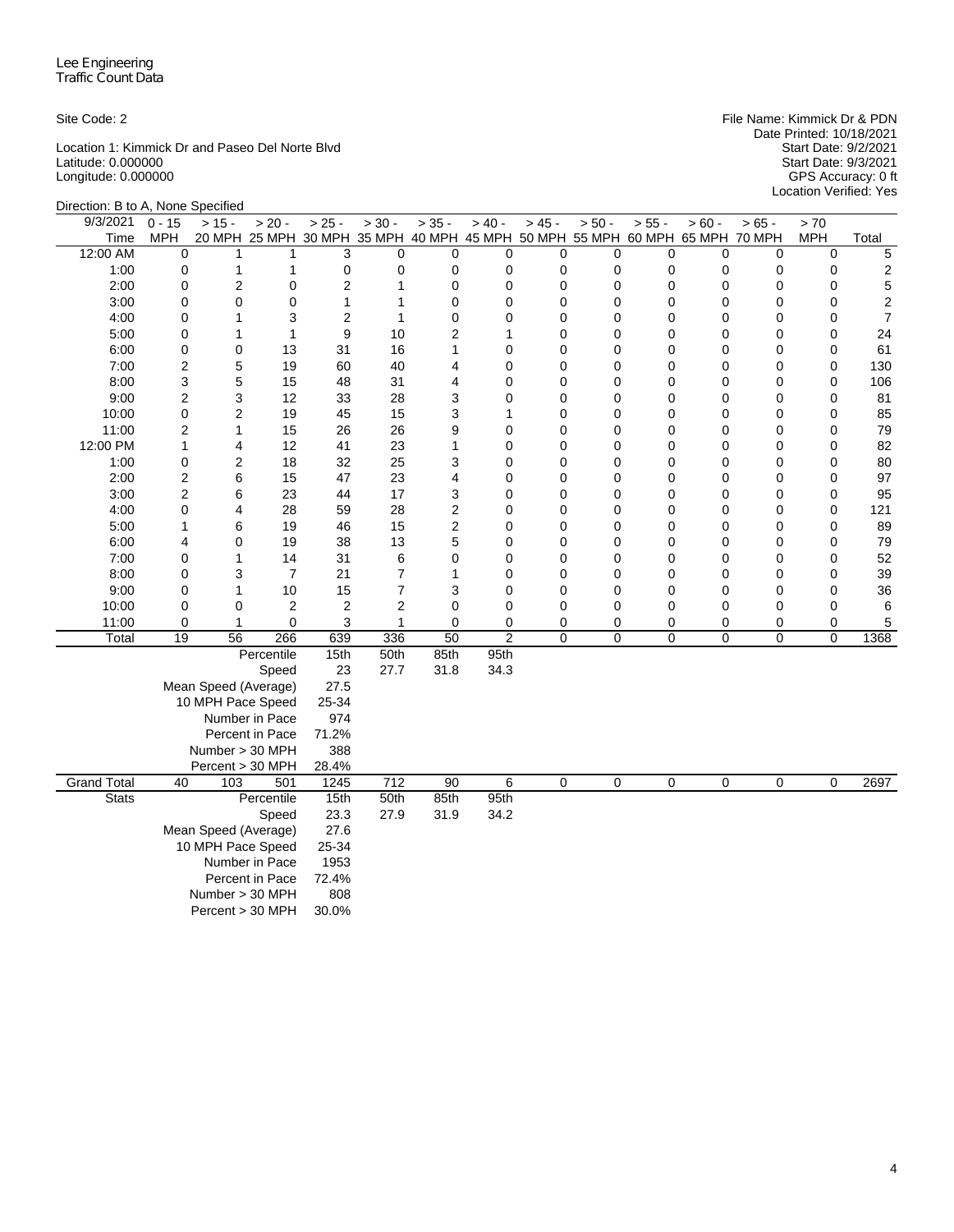Location 1: Kimmick Dr and Paseo Del Norte Blvd<br>
Latitude: 0.000000<br>
Start Date: 9/3/2021 Latitude: 0.000000 Start Date: 9/3/2021 Longitude: 0.000000 GPS Accuracy: 0 ft

Site Code: 2 **File Name: Kimmick Dr & PDN** File Name: Kimmick Dr & PDN Date Printed: 10/18/2021<br>Start Date: 9/2/2021 Location Verified: Yes

| Direction: Combined |                |          |                      |                |                |                |                                    |          |          |                |               |             |            |       |
|---------------------|----------------|----------|----------------------|----------------|----------------|----------------|------------------------------------|----------|----------|----------------|---------------|-------------|------------|-------|
| 9/2/2021            | $0 - 15$       | $> 15 -$ | $> 20 -$             | $> 25 -$       | $> 30 -$       | $> 35 -$       | $> 40 -$                           | $> 45 -$ | $> 50 -$ | $> 55 -$       | $> 60 -$      | $>65 -$     | > 70       |       |
| Time                | <b>MPH</b>     |          | 20 MPH 25 MPH 30 MPH |                | 35 MPH         |                | 40 MPH 45 MPH 50 MPH 55 MPH 60 MPH |          |          |                | 65 MPH 70 MPH |             | <b>MPH</b> | Total |
| 12:00 AM            | $\Omega$       | $\Omega$ |                      | 2              |                | 0              | $\Omega$                           | $\Omega$ | $\Omega$ | $\Omega$       | 0             | 0           | $\Omega$   | 4     |
| 1:00                | 0              | 0        | 0                    |                | $\overline{2}$ | 0              | 0                                  | $\Omega$ | 0        | 0              | 0             | 0           | 0          | 3     |
| 2:00                | O              | U        | $\Omega$             | 3              |                | O              |                                    | $\Omega$ | 0        | U              |               |             | U          |       |
| 3:00                |                |          | 0                    |                |                |                |                                    | 0        | 0        |                |               |             | O          |       |
| 4:00                | O              | 2        | 2                    | 8              | 5              |                |                                    |          |          |                |               |             | 0          | 17    |
| 5:00                | 2              | 2        | $\overline{2}$       | 13             | 11             |                |                                    |          |          |                |               |             | O          | 35    |
| 6:00                | 0              | 9        | 15                   | 35             | 25             |                |                                    |          | o        | O              |               |             | 0          | 93    |
| 7:00                | 10             | 5        | 26                   | 81             | 60             | 10             |                                    | O        | 0        | <sup>0</sup>   | በ             | O           | 0          | 193   |
| 8:00                | 0              | 4        | 18                   | 70             | 57             | 14             |                                    |          | 0        | 0              |               |             | 0          | 164   |
| 9:00                | U              |          | 20                   | 44             | 56             | 15             |                                    |          | U        | U              |               |             | 0          | 141   |
| 10:00               |                |          | 20                   | 49             | 57             | 8              |                                    | O        |          |                |               |             | 0          | 138   |
| 11:00               |                |          | 20                   | 69             | 56             | 18             |                                    | O        |          |                |               |             | 0          | 166   |
| 12:00 PM            |                | 3        | 18                   | 64             | 70             | 16             | 3                                  | O        |          | U              |               | 0           | 0          | 175   |
| 1:00                |                |          | 13                   | 48             | 62             | 22             |                                    | 0        | 0        | 0              |               | 0           | 0          | 150   |
| 2:00                | $\overline{2}$ | 5        | 17                   | 55             | 59             | 18             |                                    | ∩        | 0        | 0              |               | 0           | 0          | 157   |
| 3:00                | 2              | 5        | 16                   | 58             | 88             | 20             | 3                                  |          |          |                |               |             | 0          | 193   |
| 4:00                |                | 3        | 26                   | 84             | 93             | 22             | 3                                  |          |          | U              |               |             | 0          | 233   |
| 5:00                | 3              | 0        | 29                   | 77             | 122            | 27             | 2                                  | 0        | 0        | 2              |               | 0           | 0          | 262   |
| 6:00                | 0              | 0        | 20                   | 64             | 97             | 34             | 5                                  | ∩        | O        | 0              |               | 0           | 0          | 220   |
| 7:00                | O              | 6        | 19                   | 57             | 47             | 5              | O                                  | O        | U        | O              |               | O           | 0          | 134   |
| 8:00                |                | 6        | 15                   | 37             | 38             | 6              |                                    | 0        | 0        |                |               |             | 0          | 106   |
| 9:00                | O              | 0        | 5                    | 34             | 30             | 8              |                                    | O        | O        | U              |               |             | 0          | 78    |
| 10:00               |                | 2        | 8                    | 8              | 12             | 3              |                                    |          |          |                |               |             | 0          | 33    |
| 11:00               | $\Omega$       | 0        | 3                    | $\overline{7}$ | $\overline{7}$ | $\overline{2}$ |                                    | 0        | 0        | 0              | ი             | 0           | 0          | 20    |
| Total               | 27             | 63       | 313                  | 969            | 1057           | 259            | 28                                 | 4        | $\Omega$ | $\overline{2}$ | 0             | $\mathbf 1$ | $\Omega$   | 2723  |
|                     |                |          | Percentile           | 15th           | 50th           | 85th           | 95th                               |          |          |                |               |             |            |       |

Speed 25 29.9 34.1 36.8

Mean Speed (Average) 29.7

10 MPH Pace Speed 25-34 Number in Pace 2011 Percent in Pace 73.9% Number > 30 MPH 1351

Percent > 30 MPH 49.6%